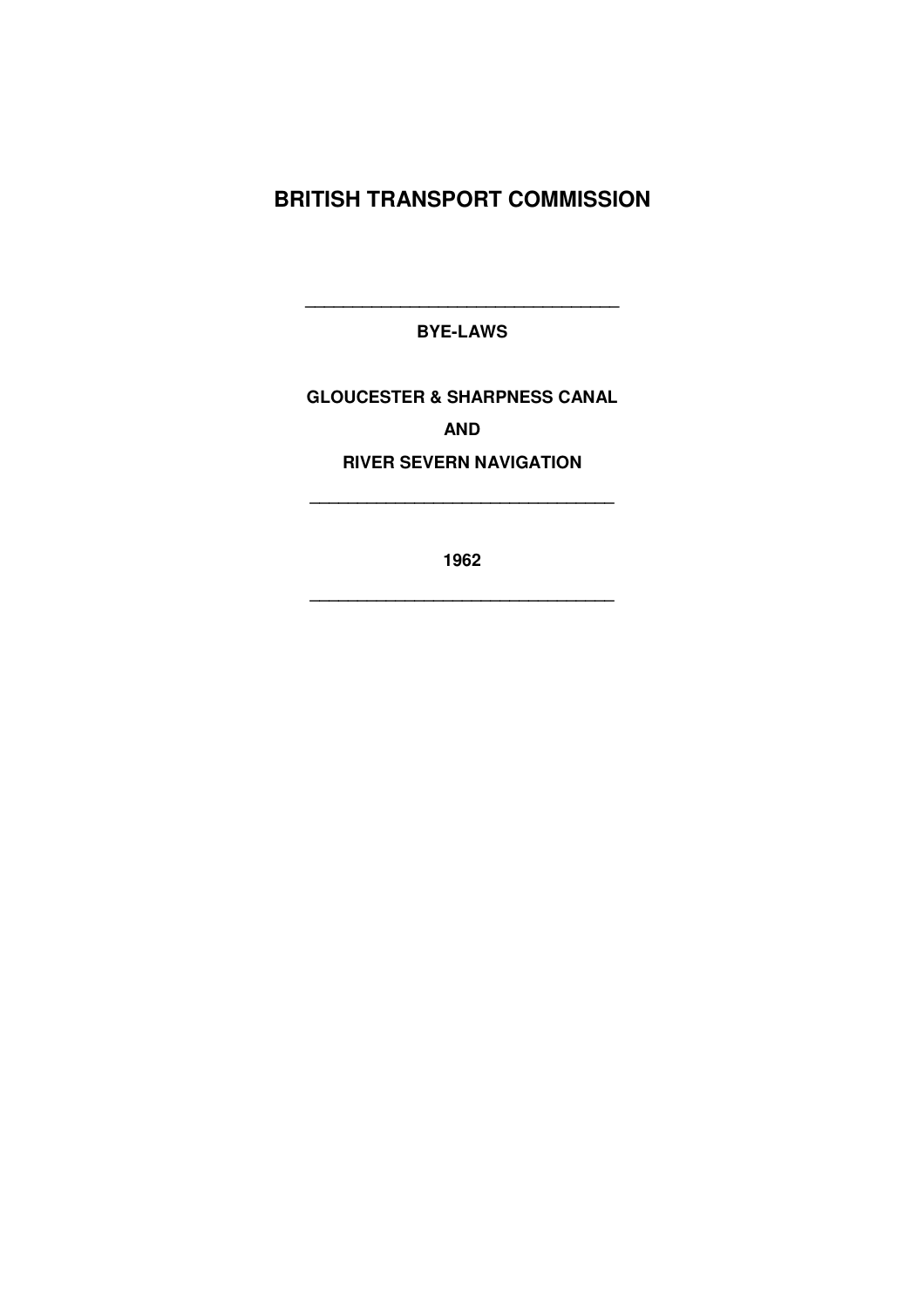#### **BRITISH TRANSPORT COMMISSION**

#### **BYE-LAWS**

for the regulation of the GLOUCESTER & SHARPNESS CANAL and the RIVER SEVERN NAVIGATION made by the British Transport Commission in pursuance of the British Transport Commission Act 1954 and any other Act or power them enabling. *(Note : the sub-headings and marginal notes do not form part of these Bye-laws)*

#### **Application of Bye-laws**

Application 1. These Bye-laws shall apply to

- of Bye-laws (a) the Gloucester & Sharpness Canal, being the canal forming the entrance to Sharpness Docks from the River Severn estuary and continuing therefrom to the Junction with the River Severn Navigation at Gloucester, and being the canal defined in Section 5 of the Gloucester and Berkeley Canal Act 1870;
	- (b) the River Severn Navigation, being the Eastern Channel of the River Severn, being the Eastern Channel of the River Severn from the Lower Parting to the Upper Parting, both in the County of Gloucester, and the Western Channel of the River Severn near Gloucester from the site of the entrance lock of the Herefordshire and Gloucestershire Canal to the Upper Parting aforesaid and the said River from the Upper Parting aforesaid to Gladder or Whitehouse Brook in the County of Worcester, and
	- (c) any works, lands or premises (including Gloucester Docks and Sharpness Docks) belonging to or under the control of the Commission and held or used by them in connection with the Canal and Navigation referred to in paragraphs (a) and (b) respectively of this Bye-law.

Provided that where the provisions of any of these Bye-laws are limited by such Bye-law to any particular canal or locality or part thereof, then such Bye-law shall apply only to such canal or locality to which it is so limited

These Bye-laws shall come into force on the expiration of twenty-eight days after their confirmation by the Minister of Transport as from which date all existing Bye-laws applicable to the canal (other than those made under the Explosives Act 1875 and the Petroleum (Consolidation) Act, 1928) shall cease to have effect, without prejudice to the validity of anything done thereunder or to any liability incurred in respect of any act or omission before the date of coming into force of these Bye-laws.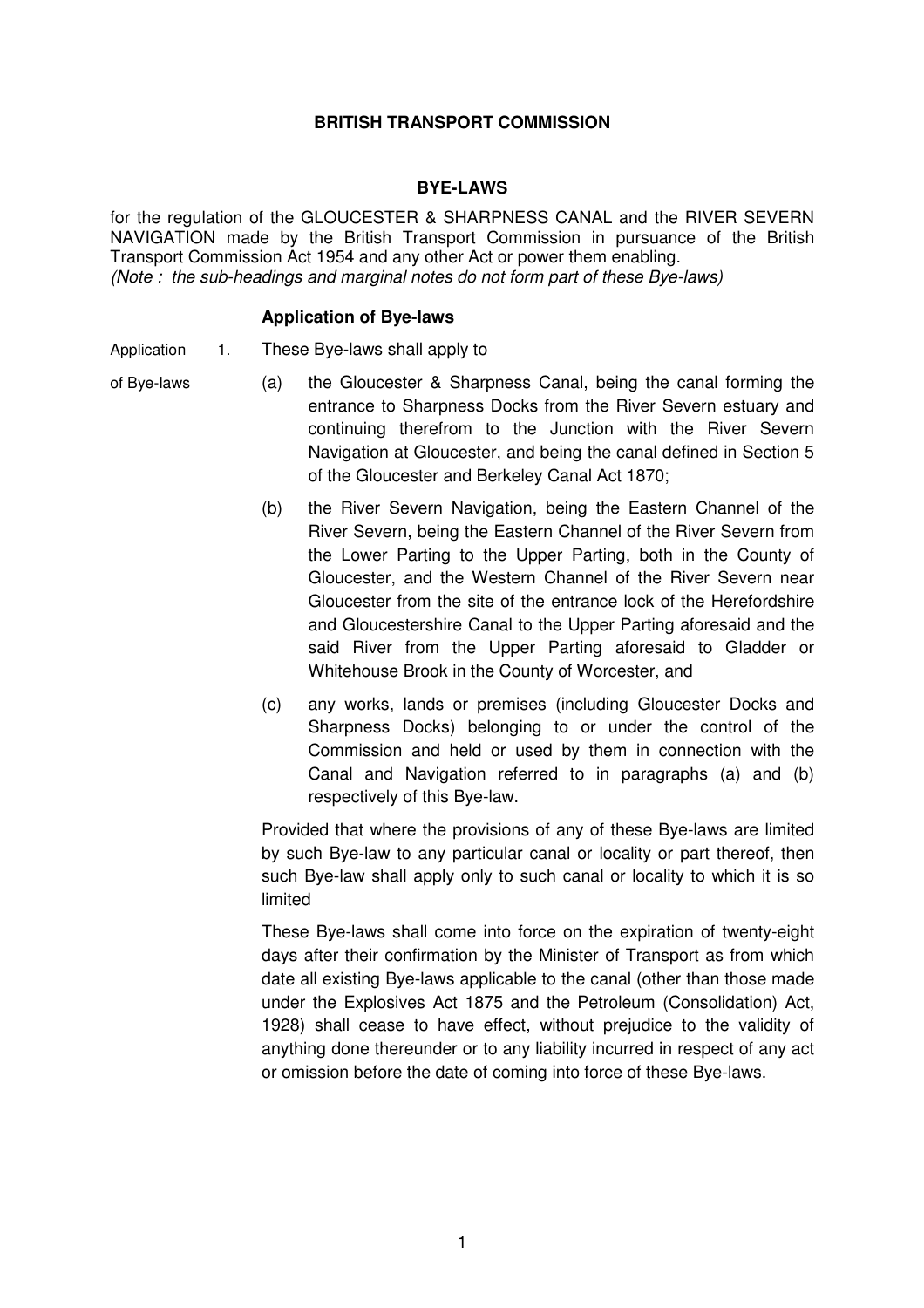#### **Interpretation**

Definition of Terms 2. In these Bye-laws, except so far as the context otherwise requires, the following expressions have the meanings hereby respectively assigned to them, that is to say:-

> "authorised officer" means any officer, employee or agent of the Commission acting in the execution of his duty upon or in connection with the canal and includes, in relation to the Gloucester & Sharpness Canal and the Gloucester Docks and Sharpness Docks, the Harbour Master appointed by the Commission under the provisions of the Harbours, Docks and Piers Clauses Act 1847.

> "the canal" means the Canal, Navigation and works, land or premises or any part thereof referred to in paragraphs (a), (b) and (c) of Bye-law 1.

"the Commission" means the British Transport Commission.

"day" means the period between sunrise and sunset.

"ferry boat" means a vessel used or intended to be used for the purpose of conveying passengers for pay or hire across the River Severn.

"hauled vessel" means any vessel which is being hauled or towed from the towing path or which has ropes from time to time or continuously passed to the towing path to assist in the navigation of such vessel.

"horse" means any draught animal.

"master" means the person having for the time being the command, charge or management of a vessel.

"narrow canal boat" means a vessel having a beam of less than seven feet six inches,

"night" means the period between sunset and sunrise.

"offside" means the side of the canal which at any place is opposite to the towing path.

"owner" includes (a) in relation to any vessel, the master or hirer, and (b) in relation to any goods, a consignor, consignee, shipper, broker or agent.

"passenger vessel" means any vessel constructed or used for carrying passengers for pay or hire propelled by mechanical means, and certified by the Ministry of Transport as a passenger steamer and includes a vessel constructed or used for carrying passengers for pay or hire and hauled by any other vessel so propelled and tug boats carrying passengers for pay or hire, but does not include a ferry boat.

"pleasure boat" includes any yacht, launch, houseboat, randan, wherry, skiff, gig, dinghy, shallop, punt, canoe, float or other vessel (including amphibious craft) not being used solely as a tug or for the carriage of goods and not being a passenger vessel as defined above.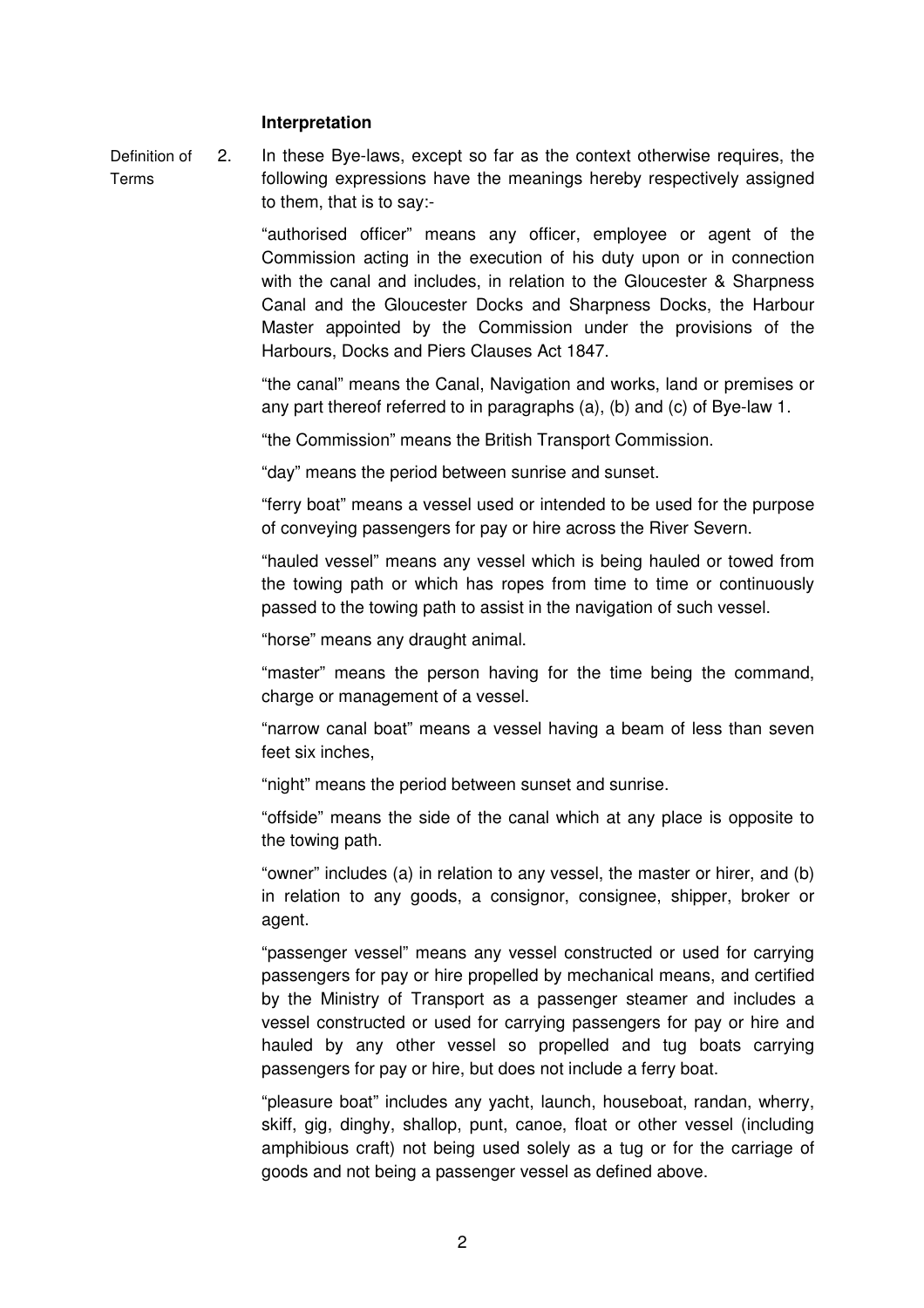"powered vessel" means any mechanically propelled vessel.

"prolonged blast" means a whistle blast of from four to six seconds' duration.

"short blast" means a whistle blast of about one second's duration.

"sluice" means any sluice, clough, clowe, valve, paddle, penstock or other device for controlling the passage of water through weirs, dams, lock gates, the walls of locks or through the banks of a canal or any works connected therewith.

"towing path" includes any way alongside the canal provided for hauling or towing boats along the canal, together with any gantries, bridges or other works thereon.

"vehicle" means anything on wheels, runners or articulated tracks.

"vessel" includes any ship, boat, barge, lighter or raft and any other description of craft whether used in navigation or not.

"visible" when applied to lights, means visible on a dark night with a clear atmosphere at a distance of at least one mile.

"whistle" means any whistle, siren, klaxon, fog-horn or other instrument by means of which sound signals required by Bye-law 14 can be made.

#### **As to Vessels to be used on the Canal**

Fitness of vessels 3. No person shall bring use or leave in the canal any vessel which is not in every respect fit for navigation on the canal or part thereof where it is intended to be used.

- **Declaration** as to vessel and cargo, and payment of tolls and dues. 4. The person in charge of a vessel shall on each voyage give (as and when required) to the toll collector or other authorised officer a full and true declaration in writing of the name and description of the vessel, the name of the owner and of the master, particulars of the cargo (if any) with the weight thereof, the draught of the vessel, the place of loading and unloading, and of all cargo he may have delivered at any place on the canal before arriving at the toll collector's office, and of the place or places at which he intends to deliver the whole or any part of the cargo, so as to enable the tolls and dues to be correctly charged and shall pay the tolls and dues in such manner and at such places as the Commission may appoint.
- Marking of vessels 5. (1) Every vessel navigated on the canal shall have her name or number, and, except in the case of a pleasure boat, the port of registration or name of the owner clearly cut or marked on the outside of the vessel so as to be clearly legible at all times.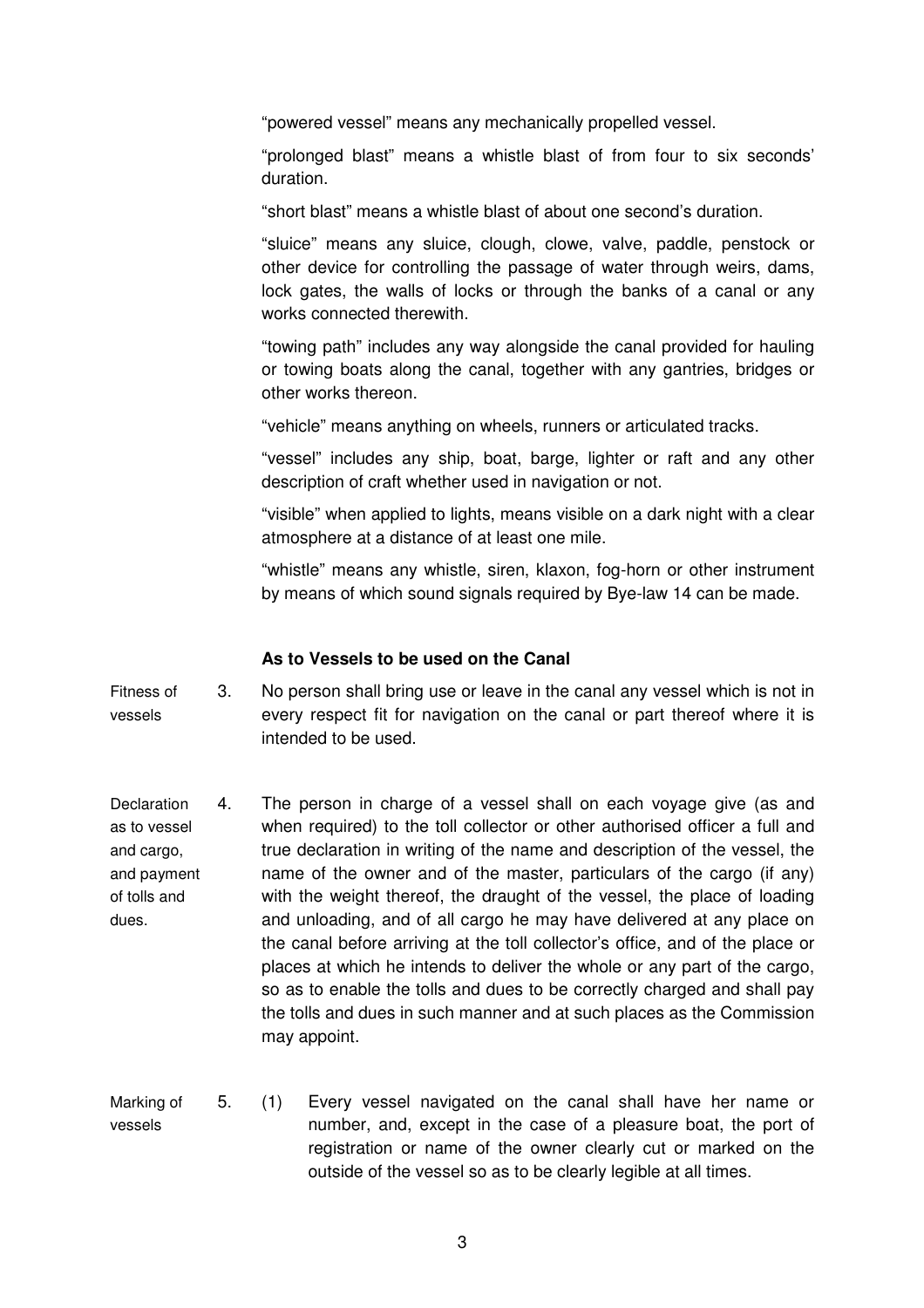- (2) Every owner of a ferry boat or pleasure boat for hire on the canal shall cause a number corresponding in every particular with the number of the licence granted to him by the Commission in respect of the boat to be clearly cut or marked thereon so as to be clearly legible at all times.
- Vessels to have fenders ready for use. 6. Every vessel navigated on the canal shall have ready for immediate use proper fenders of suitable material and in good condition and the master of such vessel shall use such fenders whenever there is a risk of the vessel striking against any other vessel or against any wall, lock gate, bridge or other thing.
- Stowage of equipment 7. Every vessel navigated on the canal shall have her goods and equipment stowed so that nothing except necessary fenders and spars shall project over the sides thereof whereby injury might be caused to any other vessel or to any works of the Commission, or to any person or persons on such vessel or works and such goods and equipment shall be secured so that no part thereof can be washed or otherwise fall into the canal. Provided that this Bye-law shall not apply to any vessel whilst engaged in maintenance works.
- Stowage of inflammable spirit intended for use of vessel 8. The master of every vessel navigating on the canal shall take proper steps to ensure that inflammable spirit taken on to or carried on such vessel and intended for use on the vessel shall be loaded stowed and used in such manner as not to be or to become a danger or nuisance to persons or property and shall have available at all times adequate equipment and materials for fighting fire.
- Vessels to have 9. Every vessel navigated on the canal shall have in attendance an adequate and competent crew.

**Mode of Navigating Vessels**

competent crew

- Care in navigating 10. Every vessel navigating on the canal shall at all times be navigated with care and caution and in such manner as will not obstruct the passage of any other vessel using the canal or involve risk of collision or endanger the safety of other vessels or their mooring or cause damage thereto or to the banks of the canal or to any part of the Commission's property.
- Distances at which vessel 11. (1) No powered vessel shall navigate upon the River Severn Navigation within a distance of thirty feet from the water's edge on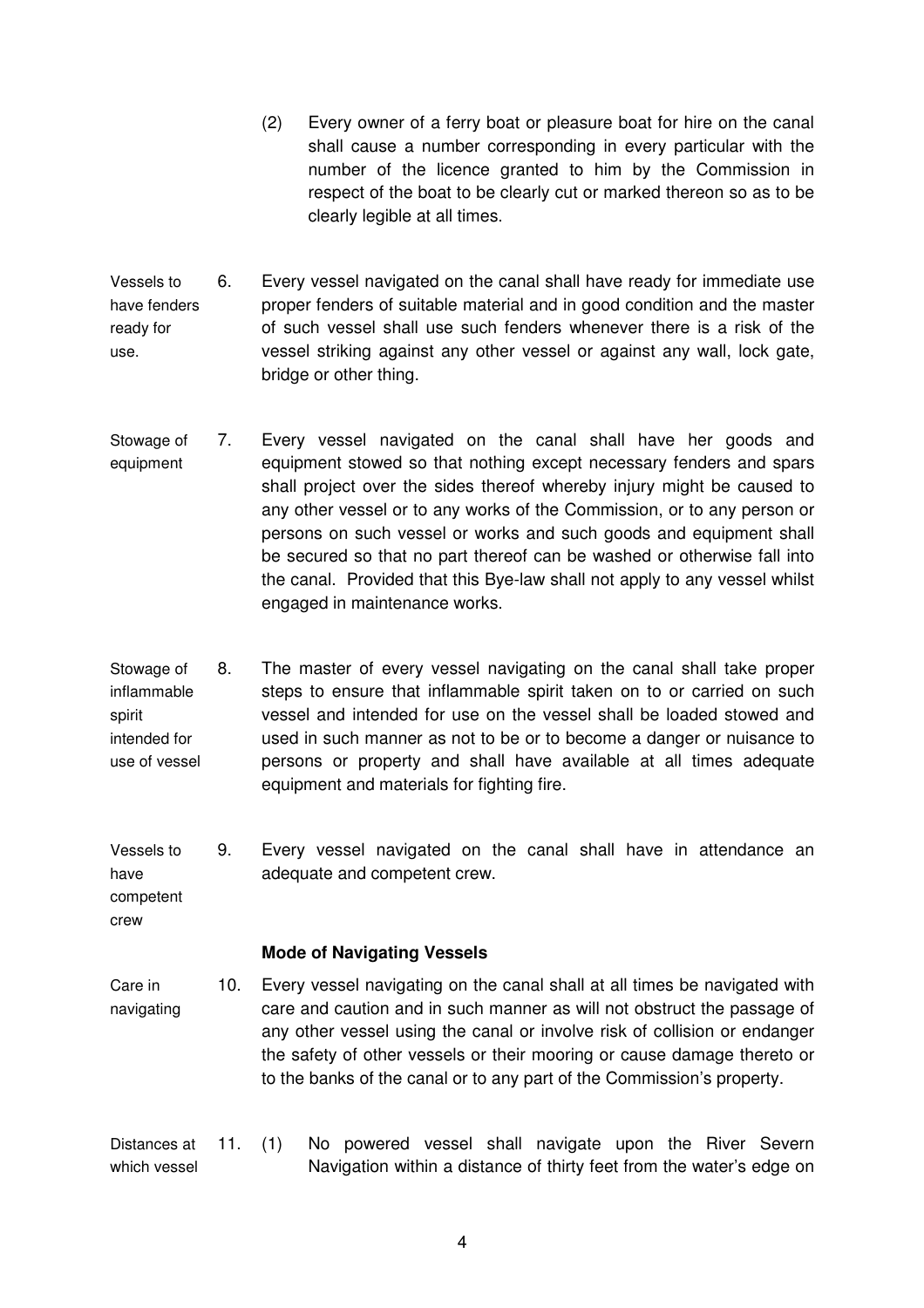should be navigated from banks. either bank thereof except when proceeding into or out of any lock, or under any bridge, or when mooring PROVIDED ALWAYS that this Bye-law shall not apply to:

- a) any vessel in distress or engaged in maintenance works;
- b) vessels navigating in the Eastern Channel of the River Severn Navigation from the Lower Parting to the Upper Parting; or
- c) vessels navigating within thirty feet of the west bank of the River Severn Navigation between the following places:-
	- (i) in the parish of Hasfield in the County of Gloucester for a distance of 190 yards between the map reference point SO.846258 and the map reference point SO.847260.
	- (ii) in the parish of Forthampton in the County of Gloucester for a distance of 330 yards between the map reference point SO.871310 and the map reference point SO.873313.
	- (iii) in the parish of Hanley Castle in the County of Worcester for a distance of 290 yards between the map reference point SO.845417 and the map reference point SO.845420.
	- (iv) in the parish of Hanley Castle in the County of Worcester for a distance of 250 yards between the map reference point SO.852428 and the map reference point SO.853430.
- (2) No powered vessel shall overtake or attempt to overtake another powered vessel whilst either of such vessels is navigating any of the sections of the River Severn Navigation described in subparagraph  $(1)(c)(i)$ ,  $(ii)$ ,  $(iii)$  and  $(iv)$  of this Bye-law.
- (3) In this Bye-law a map reference point shall mean the point ascertained in accordance with the National Grid on the Ordnance Survey Map drawn to a scale of six inches to one mile.

Note: (This note is not part of the Bye-laws). A copy of the relevant sheets of the Ordnance Survey Map with the sections of the River Severn Navigation referred to in paragraph (1)(c ) of Bye-law 11 marked thereon may be inspected during office hours at the Commission's Dock Office at Gloucester Dock.

Improper use 12. No person shall use any pole, boat hook or other instrument in such of poles etc. manner as to cause injury to any person or damage to any property.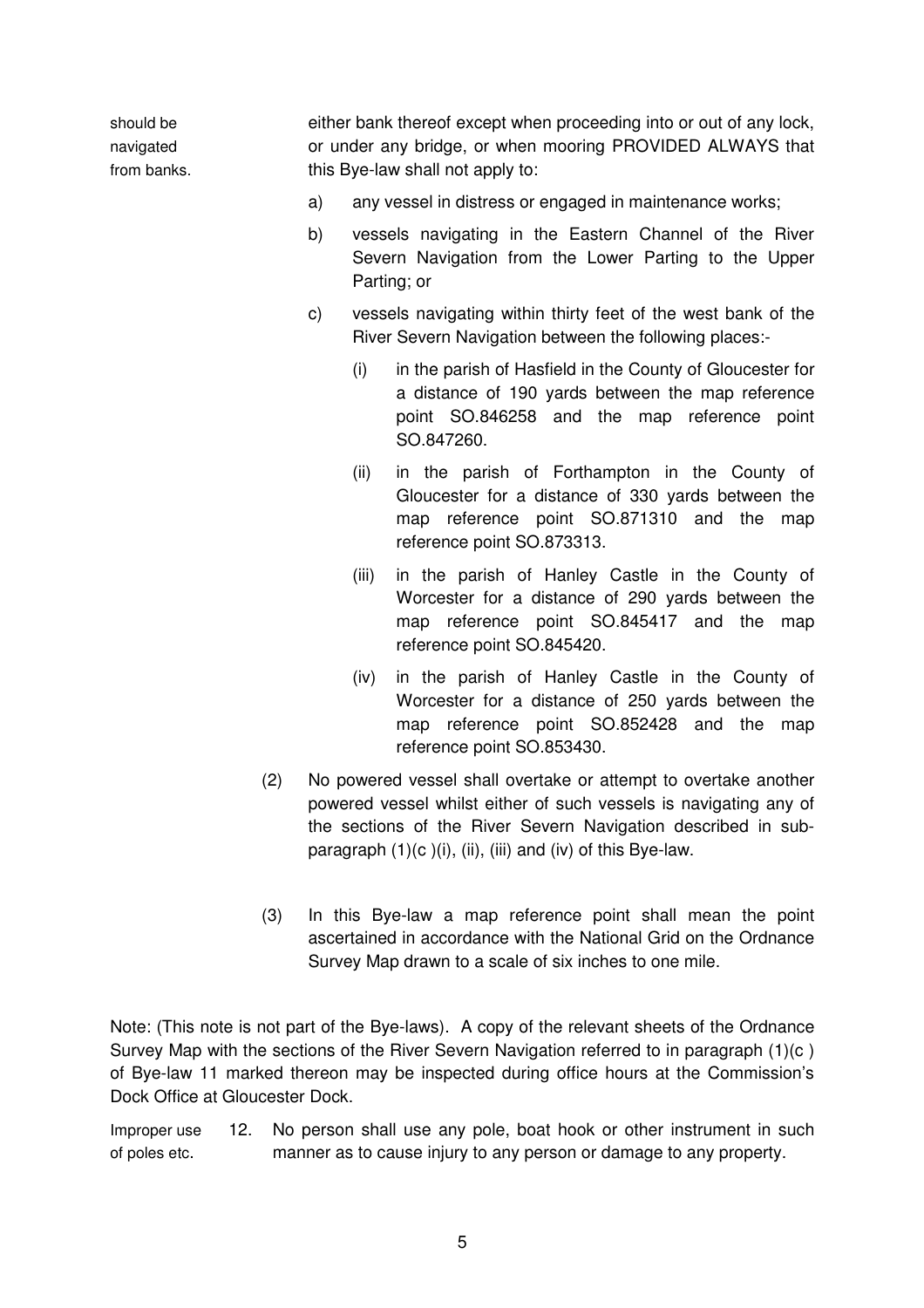Displaying of lights and visual signals.

- 13. (1) Subject as hereinafter provided, a powered vessel (other than a narrow canal boat) when under way at night shall display
	- (a) on or in front of the foremast, or if a vessel without a foremast, then in the forepart of the vessel, and in either case at a height above the hull of not less than 4 feet, a visible white light so constructed as to show an unbroken light over an arc of the horizon of twenty points of the compass (225°) so fixed as to show the light ten points(112½ $^{\circ}$ ) on each side of the vessel, that is from right ahead to two points (22½ $^{\circ}$ ) abaft the beam on either side; and
	- (b) in addition to the above light, at her stern a white light so constructed as to show an unbroken light over an arc of the horizon of twelve points of the compass (135 $^{\circ}$ ) so fixed as to show the light six points (67½°) from right aft on each side of the vessel;

and

(c) on the starboard side a visible green light so constructed as to show an unbroken light over an arc of the horizon of ten points of the compass (112½ $^{\circ}$  ) so fixed as to show the light from right ahead to two points (22½ $^{\circ}$  ) abaft the beam on the starboard side;

and

- (d) on the port side a visible red light so constructed as to shown an unbroken light over an arc of the horizon of ten points of the compass (112½ $^{\circ}$  ) so fixed as to show the light from right ahead to two points (22½ $^{\circ}$  ) abaft the beam on the port side;
- (2) A powered vessel (other than a narrow canal boat) when towing another vessel at night in addition to the lights prescribed in paragraphs (1)(c ) and (d) of this Bye-law shall display :-
	- (a) Two visible white lights in a vertical line one over the other, not less than 3 feet apart. Each of these lights shall be of the same construction and character as the white light prescribed in paragraph (1) (a) of this Bye-law and one of them shall be carried in the same position as that light;

and

(b) At the stern a white light similar in all respects to that prescribed in paragraph (1) (b) of this Bye-law.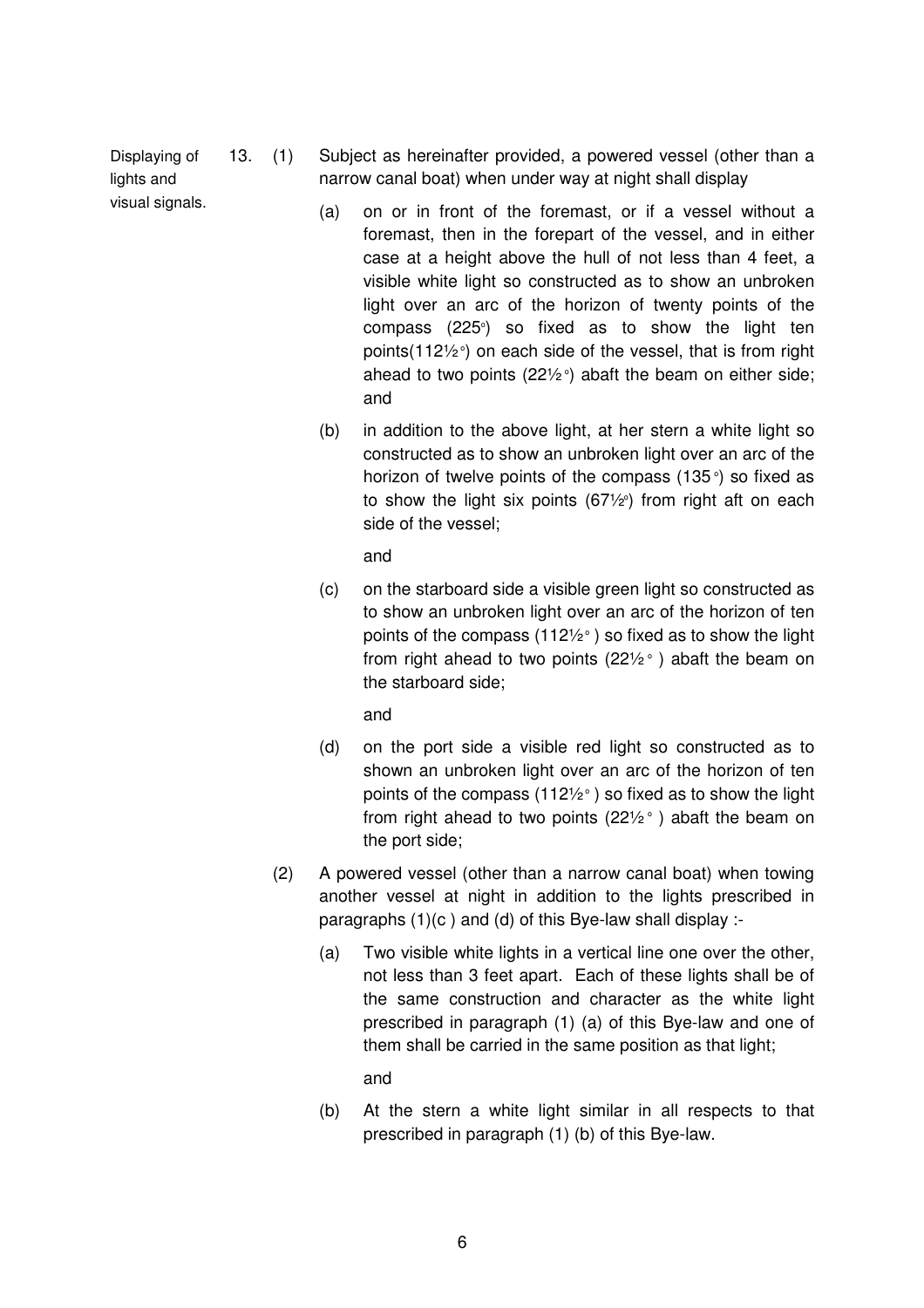- (3) A vessel being towed at night shall display lights of the same construction and character and in the same positions as the lights respectively prescribed in sub-paragraphs (b), (c ) and (d) of paragraph (1) of this Bye-law.
- (4) Every vessel aground in the fairway or mid-channel shall by night display where it may best be seen, a bright white light of such character as to be visible all round the horizon.
- (5) Every vessel employed to mark the position of a wreck or of any other obstruction shall exhibit where the same may best be seen, by day a green flag and by night two bright green lights, placed horizontally not less than 6 feet, or more than 12 feet apart, of such character as to be visible all round the horizon.
- (6) A powered vessel, being a narrow canal boat, under way at night shall display in the forepart of the vessel, where it can best be seen and at a height above the deck or gunwale of not less than one foot a visible white light and at her stern a white light similar in all respects to that prescribed in paragraph (1) (b) of this Byelaw.
- (7) A vessel engaged in dredging, piling, diving or other works of repair or construction of the canal shall display from the yard arm
	- (a) by day, at right angles to the keel, and in a position visible to vessels approaching from either direction, on that side of the vessel on which work is proceeding or on which obstructions may be present and on which vessels must not pass, a red square (a side of which measures not less than 18 inches) and on that side of the vessel which is clear of obstruction and on which vessels may pass a white square similar in size to the said red square; and
	- (b) by night, three lights of such a character as to be visible all round and of which two shall be white and one shall be red placed not less than 6 feet apart in the form of an equilateral triangle with its base athwartships and its apex uppermost. The uppermost of the said lights shall be white and the said red light shall be placed at the end of the base of the said triangle which is nearer to the side of the vessel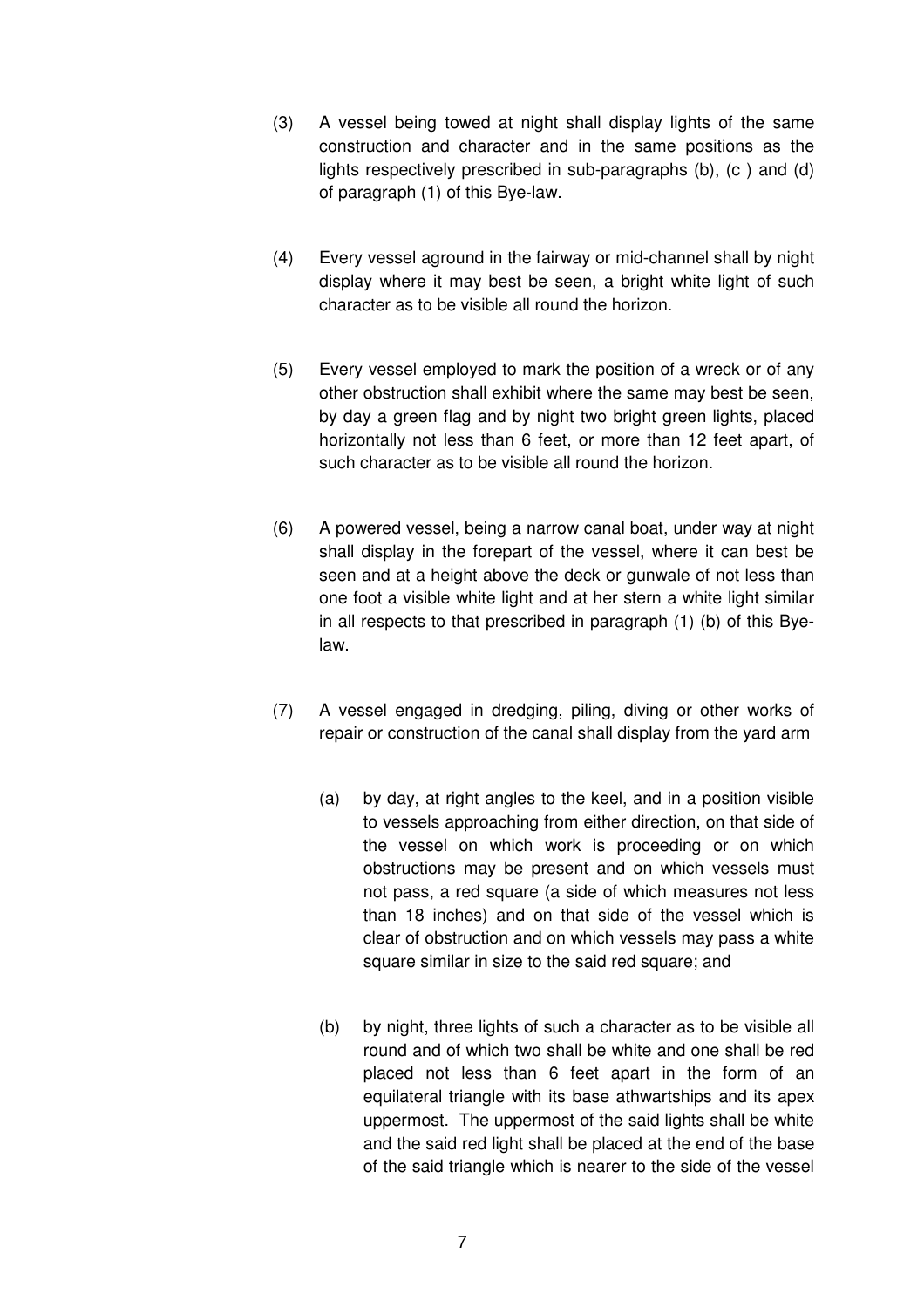on which work is proceeding or on which obstructions may be present and on which vessels must not pass.

- Sound signals 14. (1) Every powered vessel navigating on the canal shall be furnished with an efficient whistle.
	- (2) When vessels are in sight of one another the master of a powered vessel under way in taking any of the courses hereinafter referred to in this Bye-law shall indicate that course by the following signals on such whistle, namely:-

One short blast to mean "I am altering my course to starboard

Two short blasts to mean " I am altering my course to port"

Three short blasts to mean "My engines are going astern"

Four short blasts to mean "I am about to turn or to turn round". This signal shall be followed after a short interval by one short blast if turning to starboard or two short blasts if turning to port and shall be repeated to any approaching vessel, whereupon such approaching vessel shall take action to avoid collision.

- (3) In fog, mist, falling snow, heavy rain, storms or other conditions similarly restricting visibility whether by night or day, the following signals shall be used :-
	- (a) A powered vessel making way through the water shall sound, at intervals of not more than two minutes, a prolonged blast.
	- (b) A powered vessel under way but stopped and making no way through the water shall sound, at intervals of not more than two minutes, two prolonged blasts with an interval of about one second between each.
	- (c ) A vessel when towing and a vessel under way which is unable to get out of the way of an approaching vessel through not being under command or unable to manoeuvre as required by these Bye-laws shall sound, at intervals of not more than one minute, three blasts in succession, namely one prolonged blast followed by two short blasts.
	- (d) Every vessel aground in the fairway or mid-channel shall, so long as she remains aground, signify the same by sounding five or more short blasts in rapid succession at intervals of not more than one minute.
- (4) When the view of the canal ahead is obstructed by a bend in the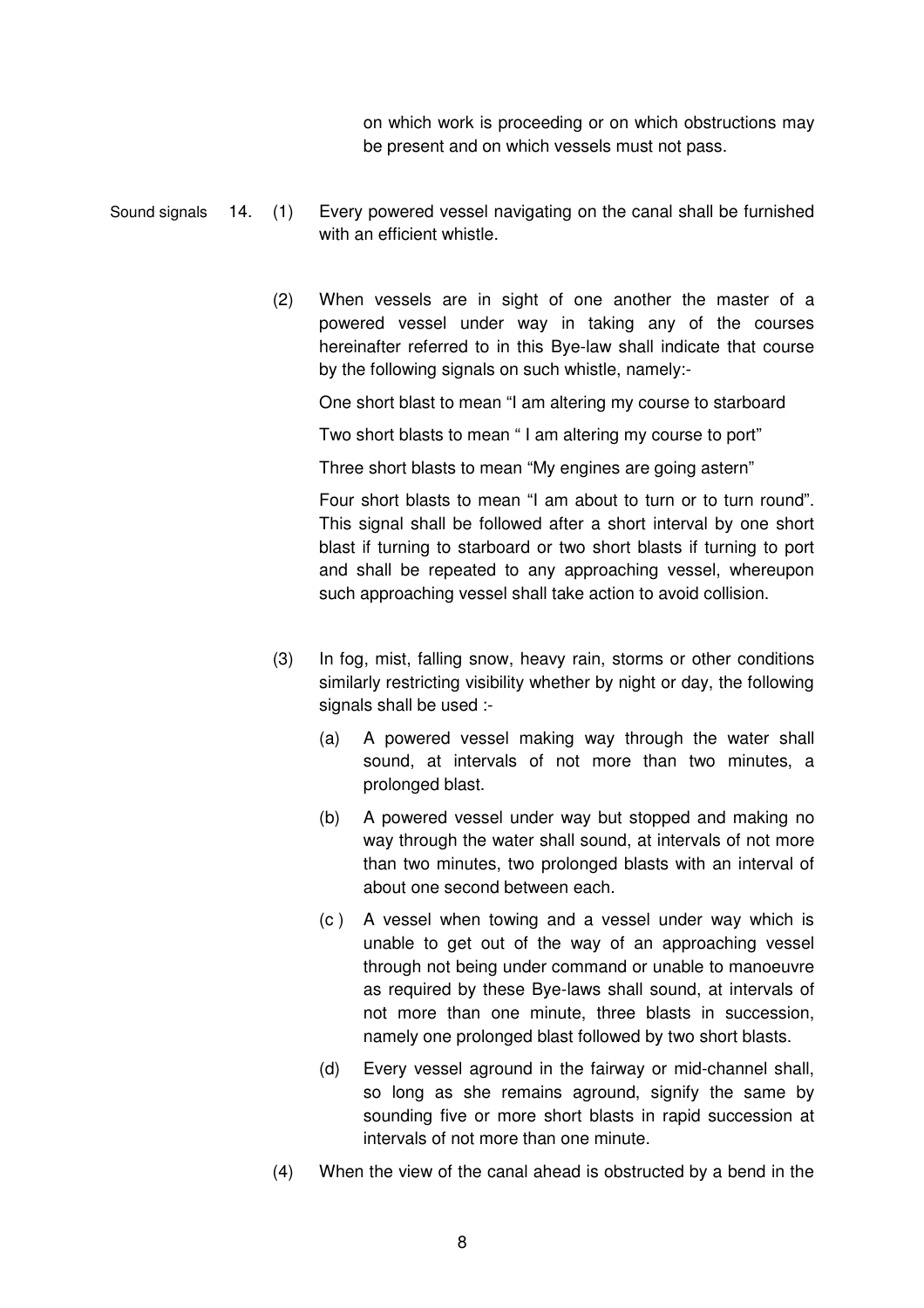canal and until such view is no longer obscured, a powered vessel making way through the water shall sound, at intervals of 20 seconds, a prolonged blast.

- (5) The master of a powered vessel approaching a lock and requiring the lock to be opened shall sound one prolonged blast.
- (6) The master of a powered vessel intending to pass a movable bridge on the Gloucester & Sharpness Canal and requiring the bridge to be opened shall sound one prolonged blast.

Vessels passing 15. (1) Except as hereinafter provided where two vessels meet in any part of the canal where they cannot pass in safety the master of the vessel which is nearest to that part of the canal where the vessels can pass in safety shall navigate his vessel back to such passing place and allow the other vessel to pass.

Provided always that:-

(a) A vessel which is not towing another vessel shall give way to a vessel which is towing another vessel or vessels.

- (b) Vessels which are unladen shall give way to vessels which are laden.
- (c ) A vessel which is proceeding against the tide or stream shall give way to a vessel which is proceeding with the tide or stream.
- (2) A pleasure boat when meeting, overtaking or being overtaken by a powered vessel other than a pleasure boat shall as far as possible keep out of the main navigable channel.
- (3) The master of a fishing boat using a net when meeting, overtaking or being overtaken by any other vessel shall keep the net in such part of the canal as to allow space for the passage of any vessel.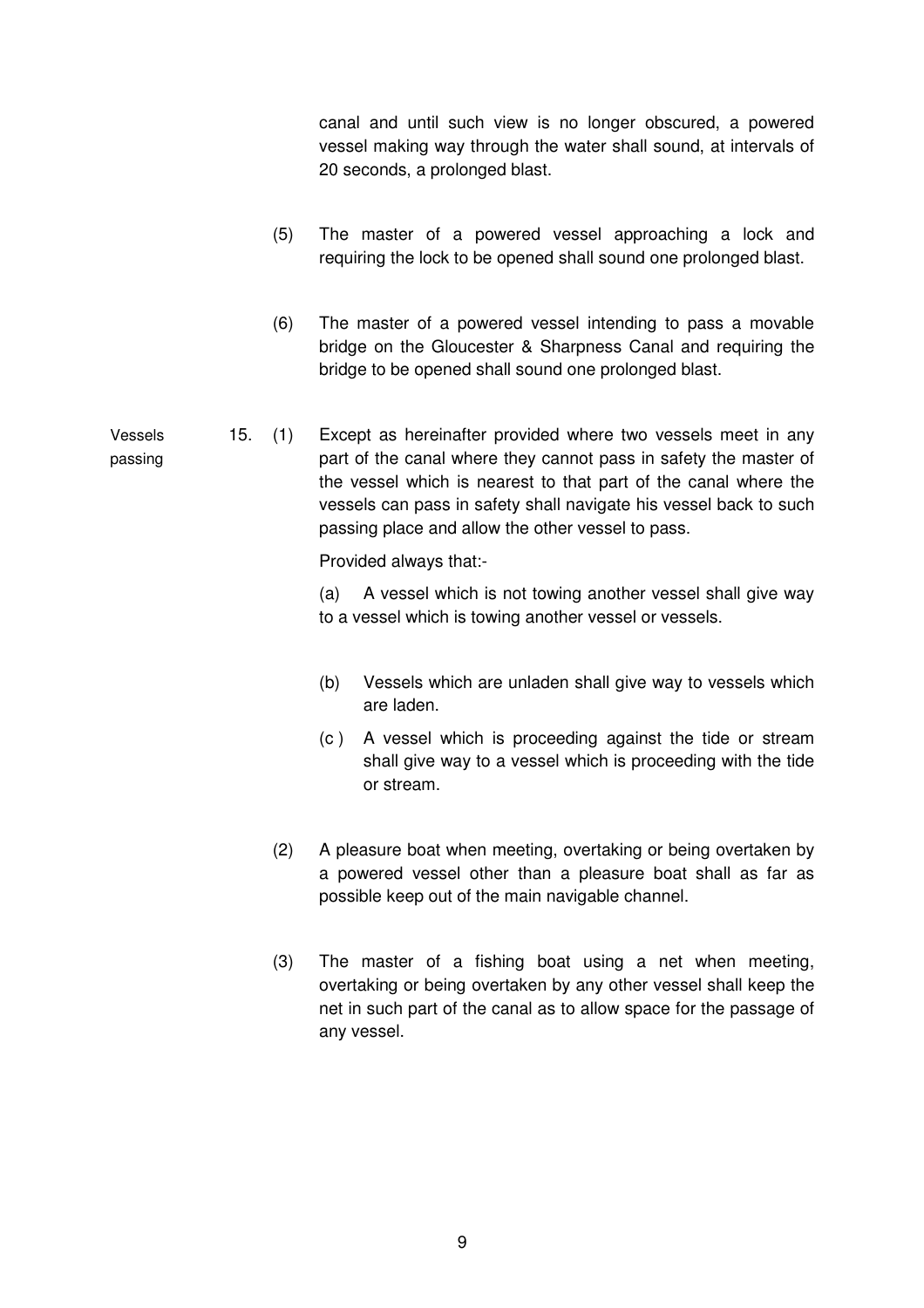Course of vessels when 16. Without prejudice to the generality of Bye-law No. 15 the following Byelaw shall apply to vessels passing or overtaking other vessels on the canal.

passing or overtaking

- (1) Except as hereinafter mentioned where two vessels proceeding in opposite directions meet the master of each vessel shall steer his vessel to its starboard side in such manner that such vessels pass freely with the port side of each vessel nearest to the port side of the other vessel. Provided always that:-
	- (a) Where one but not both of such vessels is a hauled vessel the masters of such vessels shall steer the vessels in such manner that the vessels pass freely with the hauled vessel between the towing path and the other vessel.
	- (b) Where both of such vessels are hauled vessels such vessels shall be steered and navigated in such manner that the vessel which is proceeding against the flow of the stream shall be between the towing path and the other vessel.
	- (c ) When two sailing vessels are approaching one another, so as to involve risk of collision, one of them shall keep out of the way of the other, as follows:-
		- (i) A vessel which is running free shall keep out of the way of a vessel which is close-hauled.
		- (ii) A vessel which is close-hauled on the port track shall keep out of the way of a vessel which is close-hauled on the starboard tack.
		- (iii) When both are running free, with the wind on different sides, the vessel which has the wind on the port side shall keep out of the way of the other.
		- (iv) When both are running free, with the wind on the same side, the vessel which is to windward shall keep out of the way of the vessel which is to leeward.
		- (v) A vessel which has the wind aft shall keep out of the way of the other vessel.
	- (d) When two pleasure boats one of which is a sailing vessel are proceeding in such directions as to involve risk of collision, the pleasure boat not being a sailing vessel shall keep out of the way of the sailing vessel.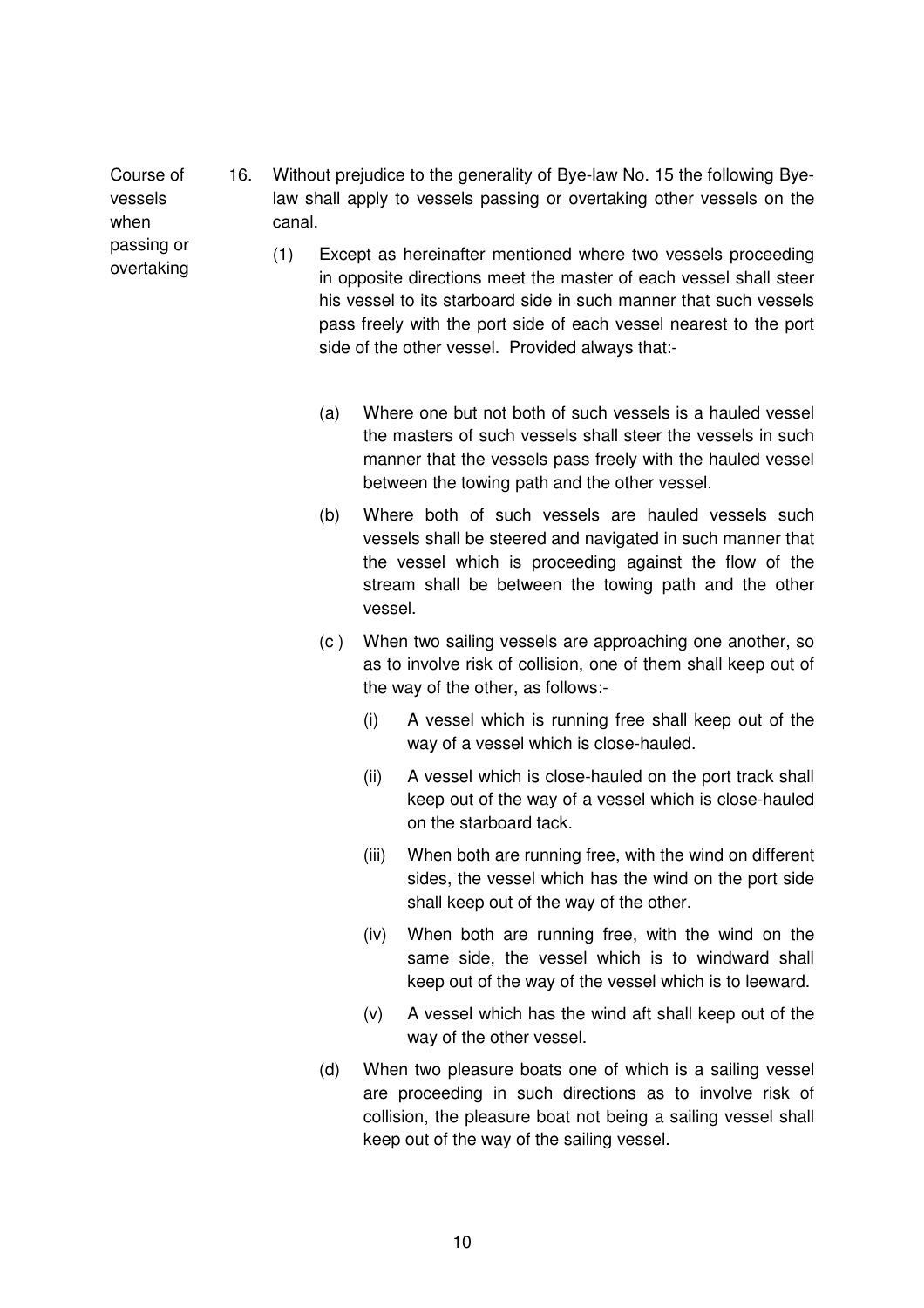- (e) Where circumstances render it impracticable for vessels to pass port side to port side a powered vessel proceeding with the tide or stream shall have the right of way and must indicate to the other vessel by two short blasts on her whistle, in ample time to prevent collision, her intention to pass starboard to starboard. The approaching vessel shall immediately reply by a similar sound signal and pass accordingly, stopping, if necessary until the other vessel has passed clear.
- (2) Except as hereinafter mentioned the master of a vessel overtaking another vessel proceeding in the same direction shall steer his vessel in such manner that his vessel shall pass with her starboard side nearest to the vessel overtaken and the master of the vessel overtaken shall steer his vessel to her starboard side so as to permit the overtaking vessel to pass in safety on the port side of the vessel overtaken. Provided that
	- (a) Where a vessel which is not a hauled vessel is overtaking a hauled vessel the masters of such vessels shall steer their vessels in such manner that the vessels pass with the vessel overtaken between the towing path and the overtaking vessel and the master of the vessel overtaken shall slacken his hauling line and keep his vessel as near as possible to the towing path whilst the other vessel is passing.
	- (b) Where a hauled vessel is overtaking another hauled vessel the master of the vessel overtaken shall slacken his hauling line and steer his vessel away from the towing path in such manner as to permit the overtaking vessel to pass freely between the towing path and the vessel overtaken and the master of the overtaking vessel shall keep his vessel as close as possible to the towing path whilst passing the other vessel.

Vessels turning or turning into canal 17. Vessels turning in or into the canal shall do so in such manner as not to cause any obstruction or interference to any other vessel using the canal.

Vessels approaching ferry 18. The master of any vessel approaching any ferry shall reduce speed, shall thereafter navigate his vessel with caution and if necessary stop, so as not to obstruct or interfere with the effectual working of the ferry.

#### Obstruction of Commission's 19. No person shall obstruct hinder or delay the passage through a lock or past a movable bridge or along any part of the canal of any inspection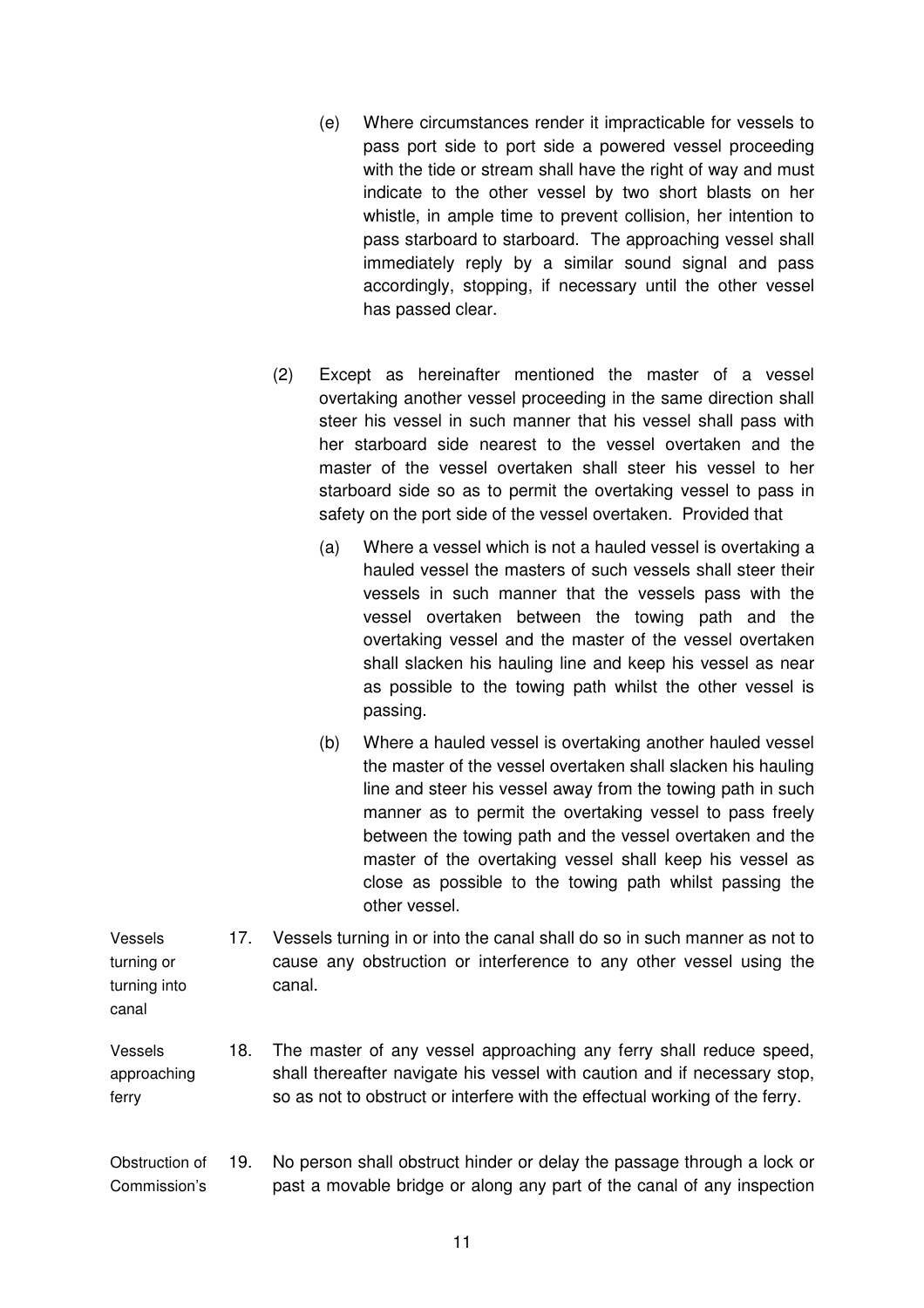- repair vessels maintenance or repair vessel of the Commission after the master of such vessel (who, when his vessel is engaged in or proceeding to works of inspection, maintenance or repair, shall be entitled so to demand) shall have demanded prior passage for such vessel.
- Vessels approaching works of repair etc. 20. The master of any vessel approaching or being near any place where dredging, piling, diving or any other works of repair, maintenance or construction of the canal are in progress shall navigate his vessel at such speed and in such manner as shall not imperil the safety of any person or cause any damage or injury to any of the plant or equipment employed in such work or to any of such works or to the canal, and no person shall navigate a vessel past any vessel engaged in dredging, piling, diving or other work of repair, maintenance or construction on that side of the vessel so engaged on which is displayed from the yard arm by day a red square or by night a red light as prescribed in Bye-law 13(7) of these Bye-laws.
- Speed of vessels 21. (1) No person shall navigate a vessel upon the River Severn Navigation at a speed exceeding six miles per hour over the bed of the said Navigation when travelling in the upstream direction or eight miles per hour over the bed of the Navigation when travelling in the downstream direction. Provided that no person shall be convicted of any offence against this paragraph of this Bye-law upon proof by him that the speed at which he navigated the vessel was necessary for safe navigation in conditions of flood tide or flood water.
	- (2) No person shall navigate a vessel upon the Gloucester & Sharpness Canal at a speed exceeding six miles per hour over the bed of the Canal.

#### **Locks and Bridges**

- Vessels passing near bridges 22. The master of any vessel intending to navigate the vessel under any bridge shall take all steps necessary to ensure that his vessel can pass such bridge without touching or damaging the same.
- Navigation of vessels at or near locks and movable bridges 23. The master of any vessel approaching, entering, passing through or leaving any lock or movable bridge shall cause his vessel to be navigated at such speed and controlled in such manner as not to strike, injure or damage the lock or movable bridge or any part thereof or the works machinery or gates thereof and in the case of a vessel approaching a lock or movable bridge the master of such vessel shall cause his vessel to be navigated at such speed and controlled in such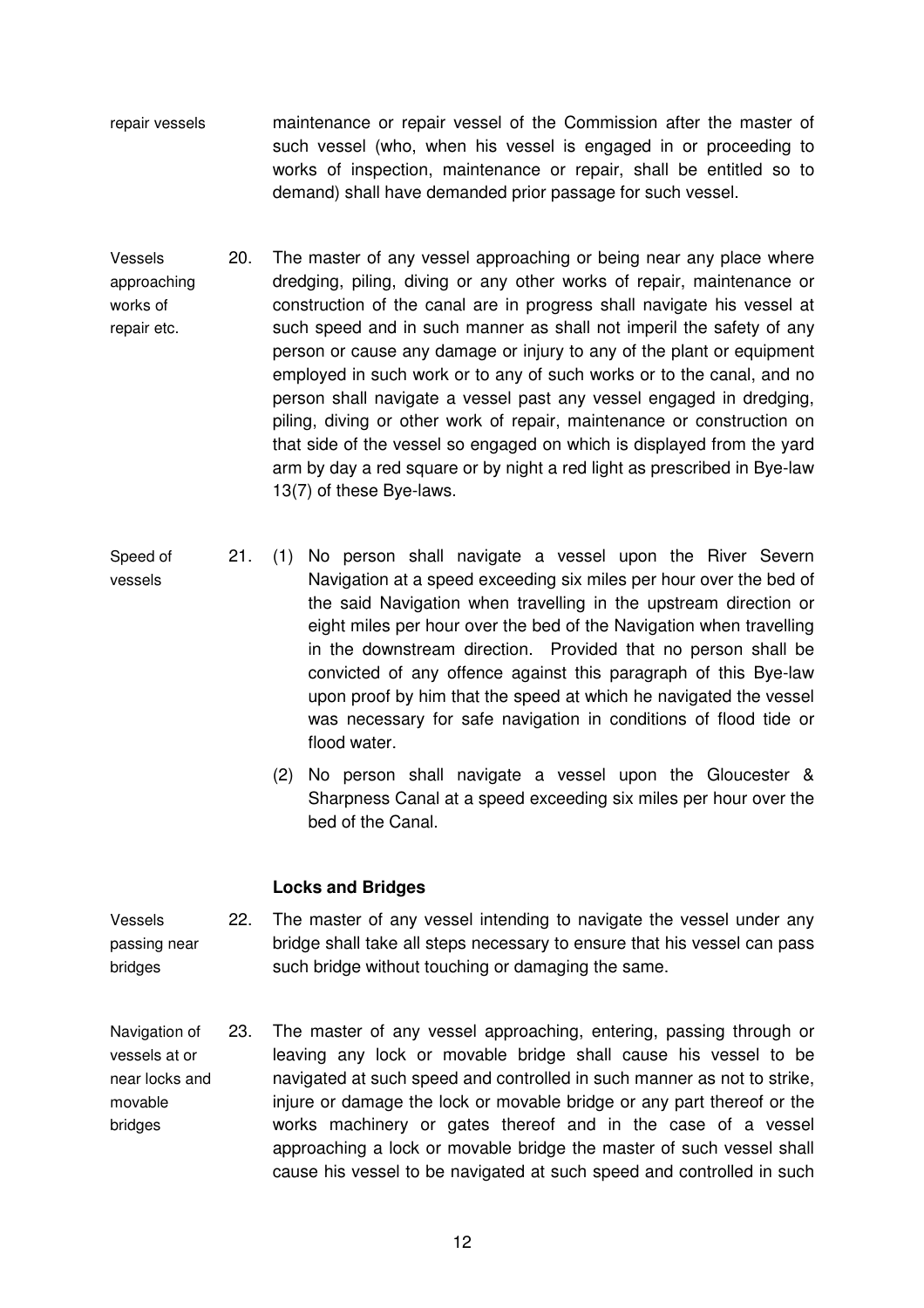manner as to enable such vessel to be stopped before reaching such lock or movable bridge and shall cause his vessel to keep clear of any vessel which is leaving the lock or movable bridge.

Regulation of vessels passing through locks 24. (1) At any lock, which is operated by staff provided by the Commission for that purpose, the masters of all vessels in the vicinity of such lock shall obey such directions as the lock-keeper or other authorised officer may give.

- (2) Where a signal light is in operation to indicate when a lock is open for vessels to pass the master of a vessel approaching such lock shall not permit his vessel to proceed beyond the said signal light unless it is showing green and shall not permit his vessel so to proceed whilst such light is showing red.
- (3) No person shall cause or allow any vessel to remain in a lock longer than is necessary for the convenient passage thereof.
- (4) The master of a vessel entering, being in or leaving a lock shall take all steps necessary to prevent the said vessel from running foul of, obstructing or damaging the gates or works of the lock or other vessels therein.
- Regulation of vessels passing movable bridges 25. Where a signal light is in operation to indicate when a movable bridge is open for vessels to pass the master of a vessel approaching such movable bridge shall not permit his vessel to proceed beyond the said signal light unless it is showing green and shall not permit his vessel so to proceed whilst such light is showing red.
- Persons, animals, vehicles, etc. on movable bridges 26. Any person being on a movable bridge and any person in charge of any animal, vehicle or thing on any movable bridge shall leave such bridge and remove such animal, vehicle or thing from such bridge immediately on being warned that the bridge is about to be opened. No person shall go upon or permit any animal, vehicle or thing under his control to go upon a movable bridge or shall attempt to go upon or to drive any animal, vehicle or thing on to a movable bridge after receiving warning that the bridge is about to be opened until the bridge has been closed after such opening and no person shall pass or attempt to pass any protection gate or other barrier provided for the safety of users of the roadway until such gate or other barrier is fully opened so as to permit the passage of road traffic.

Provided that for the purposes of this Bye-law a movable bridge shall be deemed to be closed only when it is secured in position to allow persons and traffic to pass in safety over the canal by means of the bridge.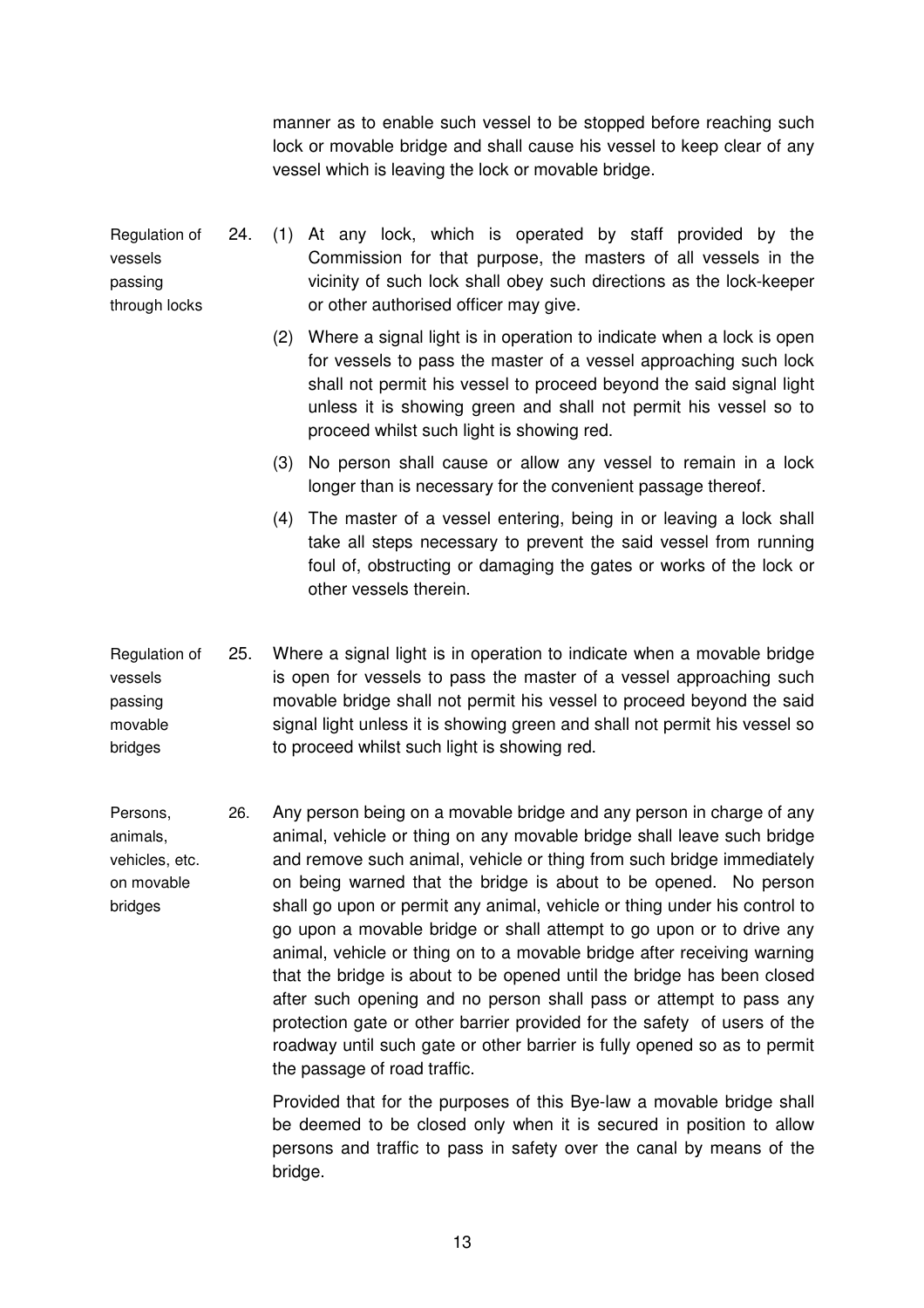|                                                    |     | <b>Mooring of Vessels</b>                                                                                                                     |                                                                                                                                           |                                                                                                                                                                                                                                                                                                                                                                                             |  |
|----------------------------------------------------|-----|-----------------------------------------------------------------------------------------------------------------------------------------------|-------------------------------------------------------------------------------------------------------------------------------------------|---------------------------------------------------------------------------------------------------------------------------------------------------------------------------------------------------------------------------------------------------------------------------------------------------------------------------------------------------------------------------------------------|--|
| Permission to<br>moor                              | 27. |                                                                                                                                               | (1) No vessel shall be moored                                                                                                             |                                                                                                                                                                                                                                                                                                                                                                                             |  |
|                                                    |     |                                                                                                                                               | (a)                                                                                                                                       | on the Gloucester & Sharpness Canal or in the Gloucester<br>Docks or Sharpness Docks without the authority of a duly<br>authorised officer;                                                                                                                                                                                                                                                 |  |
|                                                    |     |                                                                                                                                               | (b)                                                                                                                                       | on the River Severn Navigation to any property owned by the<br>Commission without the authority of an authorised officer.                                                                                                                                                                                                                                                                   |  |
| Regulation of<br>mooring                           |     | (2)                                                                                                                                           |                                                                                                                                           | No person in charge of any vessel (other than a dredger or other<br>vessel when engaged in works of maintenance of the canal) shall,<br>except through stress of weather, moor or cause to be moored<br>such vessel in a position which causes or is likely to cause<br>obstruction to the navigation of the River Severn Navigation.                                                       |  |
| Vessels to be<br>moored<br>properly                |     | (3)                                                                                                                                           |                                                                                                                                           | Any vessel (other than a dredger or other vessel when engaged in<br>works of maintenance of the canal) moored at any wharf or<br>elsewhere in the canal shall be securely moored head and stern<br>with good and sufficient ropes or other efficient apparatus and<br>shall be laid as close to and along the side or front of such wharf<br>or other mooring place as conveniently may be. |  |
|                                                    |     |                                                                                                                                               |                                                                                                                                           | Provided that this paragraph of this Bye-law shall not apply to any<br>sailing vessel moored at a place on the canal and in a manner<br>approved by an authorised officer.                                                                                                                                                                                                                  |  |
| Mooring to<br>lock gates etc.                      | 28. | No mooring rope shall be affixed to any sluice, lock gate, bridge or<br>other work of the Commission not provided for the purpose of mooring. |                                                                                                                                           |                                                                                                                                                                                                                                                                                                                                                                                             |  |
| Use of vessels<br>as clubs,<br>house-boats<br>etc. | 29. |                                                                                                                                               | No vessel on the canal shall without the permission of the Commission<br>be used as a club, shop, store, workshop, dwelling or houseboat. |                                                                                                                                                                                                                                                                                                                                                                                             |  |
|                                                    |     | <b>Towing Paths</b>                                                                                                                           |                                                                                                                                           |                                                                                                                                                                                                                                                                                                                                                                                             |  |
| Improper user<br>of towing<br>paths                | 30. |                                                                                                                                               |                                                                                                                                           | (1) No person, unless authorised by the Commission or otherwise<br>legally entitled so to do, shall                                                                                                                                                                                                                                                                                         |  |
|                                                    |     |                                                                                                                                               | (a)                                                                                                                                       | obstruct any towing path or interfere with the authorised use<br>thereof;                                                                                                                                                                                                                                                                                                                   |  |
|                                                    |     |                                                                                                                                               | (b)                                                                                                                                       | leave open any gate or rail used as a fence or part of a fence                                                                                                                                                                                                                                                                                                                              |  |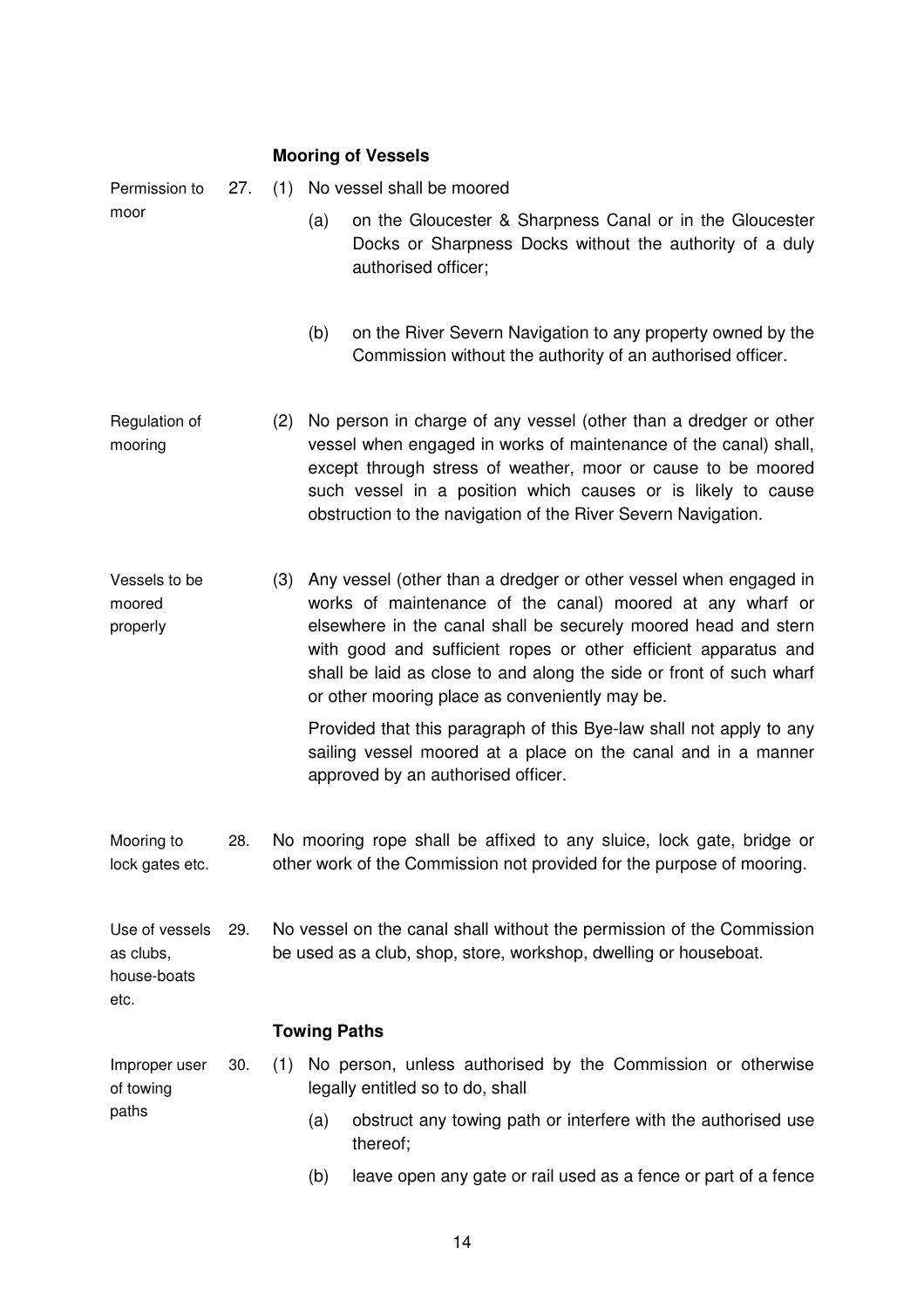alongside, across or on any way leading to a towing path.

- (2) No person shall wilfully, wantonly or maliciously damage or otherwise interfere with any hedge, post, rail, wall or other fencing the property of the Commission alongside a towing path or on any way leading to a towing path.
- Use of Towing Path so as to obstruct towing or navigation 31. No person using the towing path on the canal shall obstruct, interfere with, or hinder the towing or navigation of any vessel on the canal and such person shall permit any person engaged in towing or navigating any vessel and any horse or vehicle used for such purpose to pass on the side of the towing path nearer to the canal.

Horse or vehicle to have competent 32. No person shall permit any horse or any vehicle used for towing vessels to be used upon the towing path unless such horse or vehicle is accompanied by and under the control of a competent driver.

Approval of towing vehicles by 33. No person shall place or use upon the towing path any vehicle intended for use in towing vessels unless such vehicle has been approved by the Commission for use on the towing path.

#### **Wharves and Warehouses**

Mode of loading or

driver

Commission

unloading

34. No person shall

load or unload or permit to be loaded or unloaded any good to or from any vessel without taking proper and effective precautions to prevent any portion of such goods from falling into the canal, or

(b) bring on to the canal or deposit on or in any wharf or warehouse or any part of the Commission's property other than stores or other places set aside for the purpose of storing such material any explosive or dangerous material unless such material is carried as cargo or is intended to be carried as cargo or is required for use on any vessel or other machine which is properly brought on to the canal or the Commission's property.

#### **General**

Vessel running aground or sinking

35. No person shall wilfully or negligently suffer any vessel to run aground or sink in the canal. The master of any vessel running aground or sinking in the canal shall forthwith inform the Commission of the said running aground or sinking and of any danger to navigation caused thereby and shall also forthwith inform the masters of any vessels navigating at that time in the vicinity of such running aground or sinking.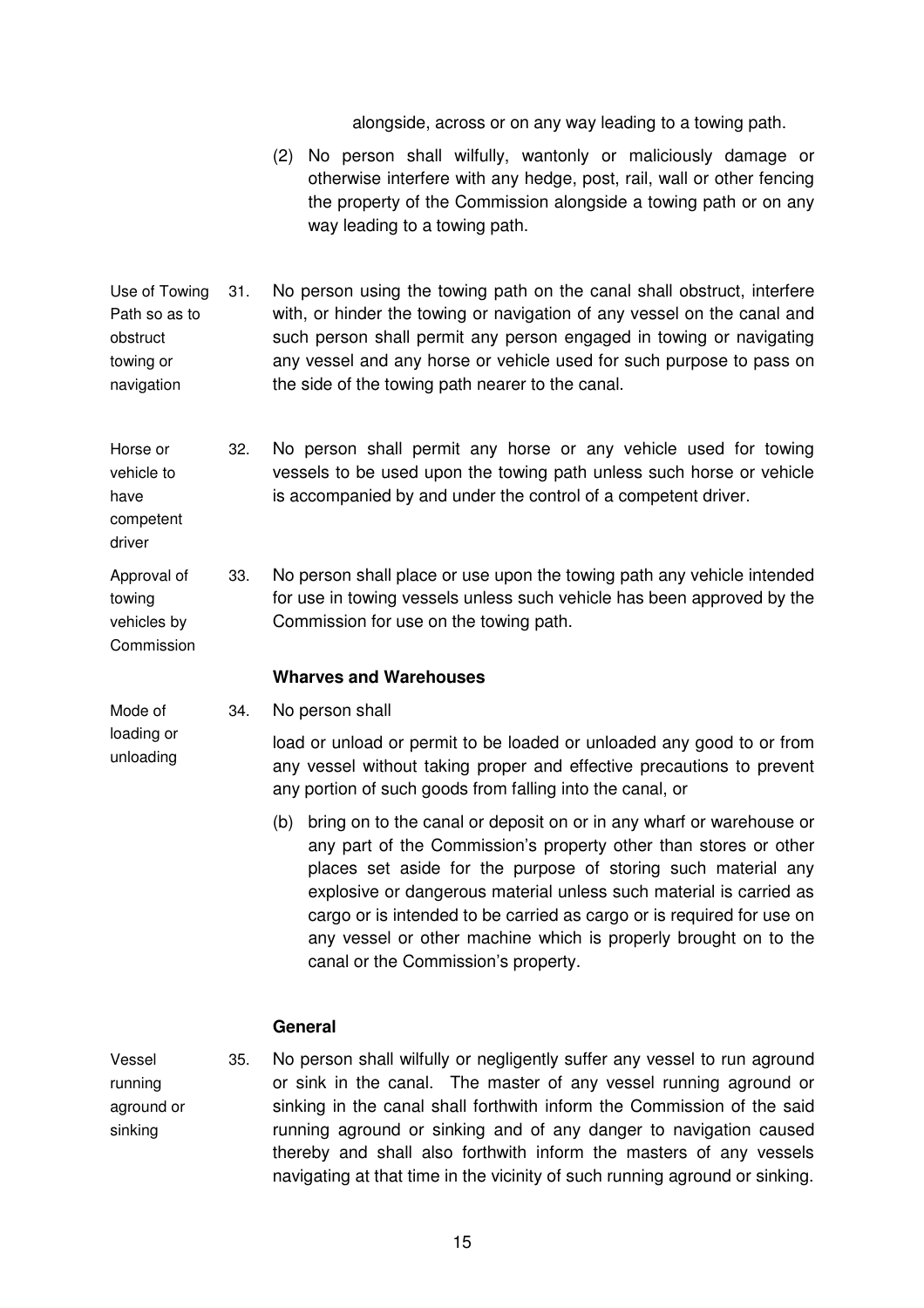Moorings not to be cut etc 36. No person shall turn any vessel adrift upon the canal or shall unnecessarily cast off, cut loose or interfere with any mooring or rope or fastening of any vessel.

Turning of propellers of moored vessels 37. No person shall unless so authorised by the Commission turn or cause to be turned the propeller or propellers of any vessel while such vessel is moored alongside any wharf, wall, bank or other work of the Commission except as may be necessary for the proper navigation of the vessel.

Smoking 38. No person shall smoke or carry a lighted pipe, cigar or cigarette

prohibited on parts of the Canal (a) Upon any part of the canal where smoking is expressly prohibited by a notice exhibited in a conspicuous position upon or near such part of the Canal, or

- (b) If requested by an authorised officer not to do so, upon any part of the canal where smoking or carrying a lighted pipe, cigar or cigarette may be dangerous.
- Nuisances 39. No person shall commit any nuisance in or on the canal.

Throwing of rubbish etc., into Canal 40. No person shall throw or discharge into or on to the canal any animal (whether alive or dead) or any rubbish, stones or other material of any kind whatsoever or deposit such materials so as to be washed or carried into the canal by floods or other means, or in anywise cause obstruction in the canal.

Prohibition of bathing, taking 41 No person unless authorised by the Commission in that behalf or otherwise legally entitled so to do shall

(a) bathe in the canal, or

water etc.

- (b) take any water from the canal, or
- (c) connect any pipe, culvert or drain to the canal or permit any pipe, culvert or drain to discharge on to any property of the Commission, or
- (d) dredge or remove coal or other material from the canal.

Prohibition of washing animals etc. 42 No person shall wash any animal, vehicle or any other thing in the canal.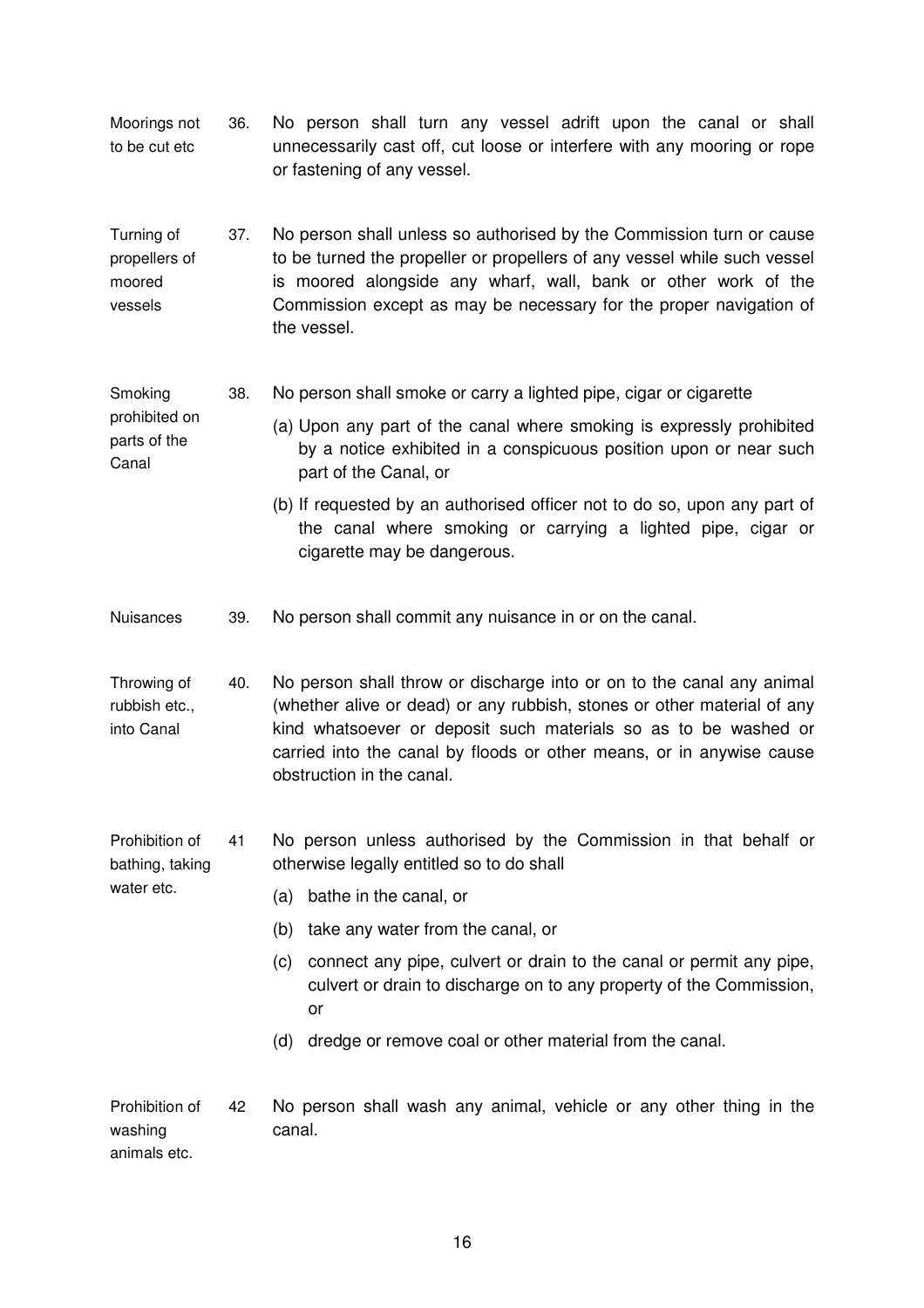- Obstruction of Commissioner 's servants, offensive language etc. 43. (1) No person shall assault, resist, obstruct or impede any authorised officer or servant of the Commission in the execution of his duties or disobey his lawful orders. (2) No person shall use scurrilous, abusive offensive or threatening language on or near the canal. Intoxicated 44. No person shall navigate any vessel on the canal or take any part in the
- persons navigation, mooring or handling of any vessel on the canal whilst in a state of intoxication.
- Floating of timber etc 45. No person shall, without the Commissioner's consent, float timber or any other material on the canal or on any part thereof.
- Throwing stones etc 46. No person shall throw, shoot or otherwise propel any stone, shot, bullet or other missile from, into or over any vessel or the canal.
- Billposting etc 47. No person shall, without the Commissioner's consent, affix or exhibit any notice, sign or advertisement on or in the canal.
- Damage to property 48. No person shall wilfully, wantonly or maliciously deface or destroy any notice on or in any part of the canal or break, injure, deface, mark or otherwise damage or destroy any building, bridge, lock, gate, railing, fence, hedge or other property of the Commission, on or in the canal.
- Interference with locks, bridges, vehicles etc 49. No person, unless authorised by the Commission so to do, shall operate or interfere with any lock, lock gate, sluice, by-pass, dam, weir, bridge or any other work connected with, affecting or forming part of the canal or with any locomotive, vehicle, vessel, crane, jigger, hoist, capstan or other machinery or working appliance upon the canal or except in case of emergency with any fire fighting or life saving apparatus or any rope, tarpaulin chain or other equipment of the Commission.
- Permits 50. No person shall deface or alter any permit issued by the Commission. Any person who is on the Commission's property or is performing any act under or by virtue of a permit issued by the Commission shall produce such permit to any duly authorised officer or servant of the Commission whenever requested so to do.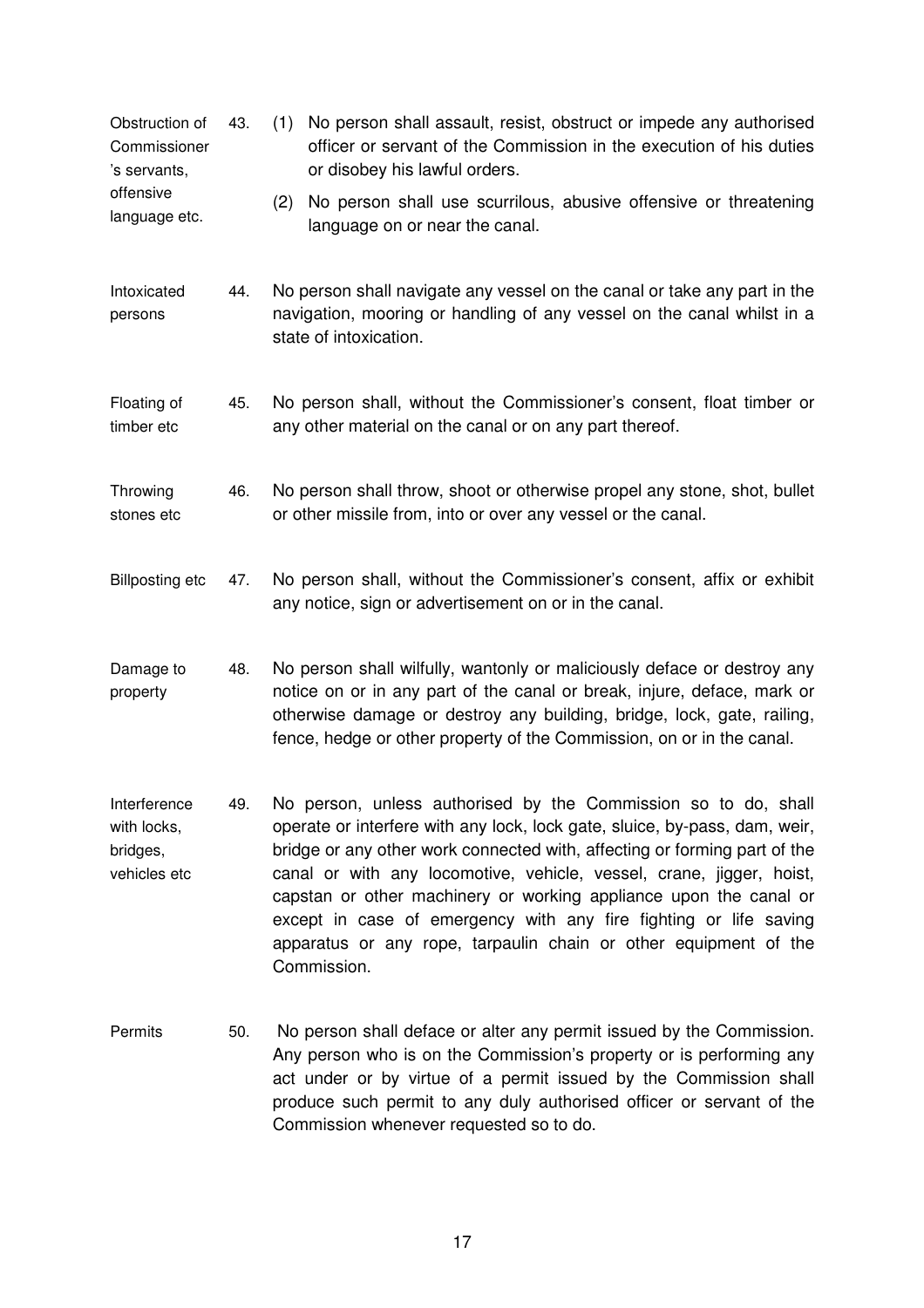Sailing – Gloucester & 51. No person shall navigate any vessel under sail on the Gloucester & Sharpness Canal.

**Sharpness** Canal

- Pilots-Gloucester & **Sharpness** Canal 52. No person except the master of the vessel or other member of the crew who is competent for the purpose shall act as pilot in navigating any vessel upon the Gloucester and Sharpness Canal or in Gloucester Docks unless he has received a licence so to do from the Commission and no master of any vessel shall employ any person other than a member of the crew competent as aforesaid or a Canal Pilot licensed by the Commission to navigate or direct the movement of any vessel upon the said Canal or in the said Docks.
- Weight of vehicles using property of **Commission** to be limited 53. No person shall bring upon or drive over any part of the canal any vehicle having a gross weight in excess of the maximum weight for such vehicle or class of vehicle from time to time prescribed by the Commission in relation to the canal or part thereof upon or over which such vehicle is brought or driven.
- Parking of vehicles 54. No person unless authorised by the Commission or otherwise legally entitled so to do shall leave or place any vehicle upon the canal.
- Opening and closing of entrance gates at **Gloucester Docks** 55. The entrance gates at Gloucester Docks are provided for the entry to and departure from the Docks of authorised users of the Dock property only. The gates shall be opened and closed at such hours as may be prescribed by the Commission from time to time and, otherwise than with the consent of the Commission, no merchandise or other thing shall be brought on to or taken from the docks except during the hours prescribed for the entrance gates to be open.

Getting over walls or fences 56. No person unless legally entitled so to do shall get over any wall, or over or through any hedge or fence belonging to the Commission on or upon the canal.

### **Regulation of Ferry Boats and Pleasure Boats for Hire on the River Severn Navigation and the Licensing thereof**

Ferry Boats and Pleasure Boats for hire must be 57. No person shall for the purpose of carrying passengers for hire use on the River Severn Navigation any ferry boat or pleasure boat not licensed by the Commission for use as such PROVIDED that this Byelaw shall not apply to a pleasure boat duly licensed by the Stourport –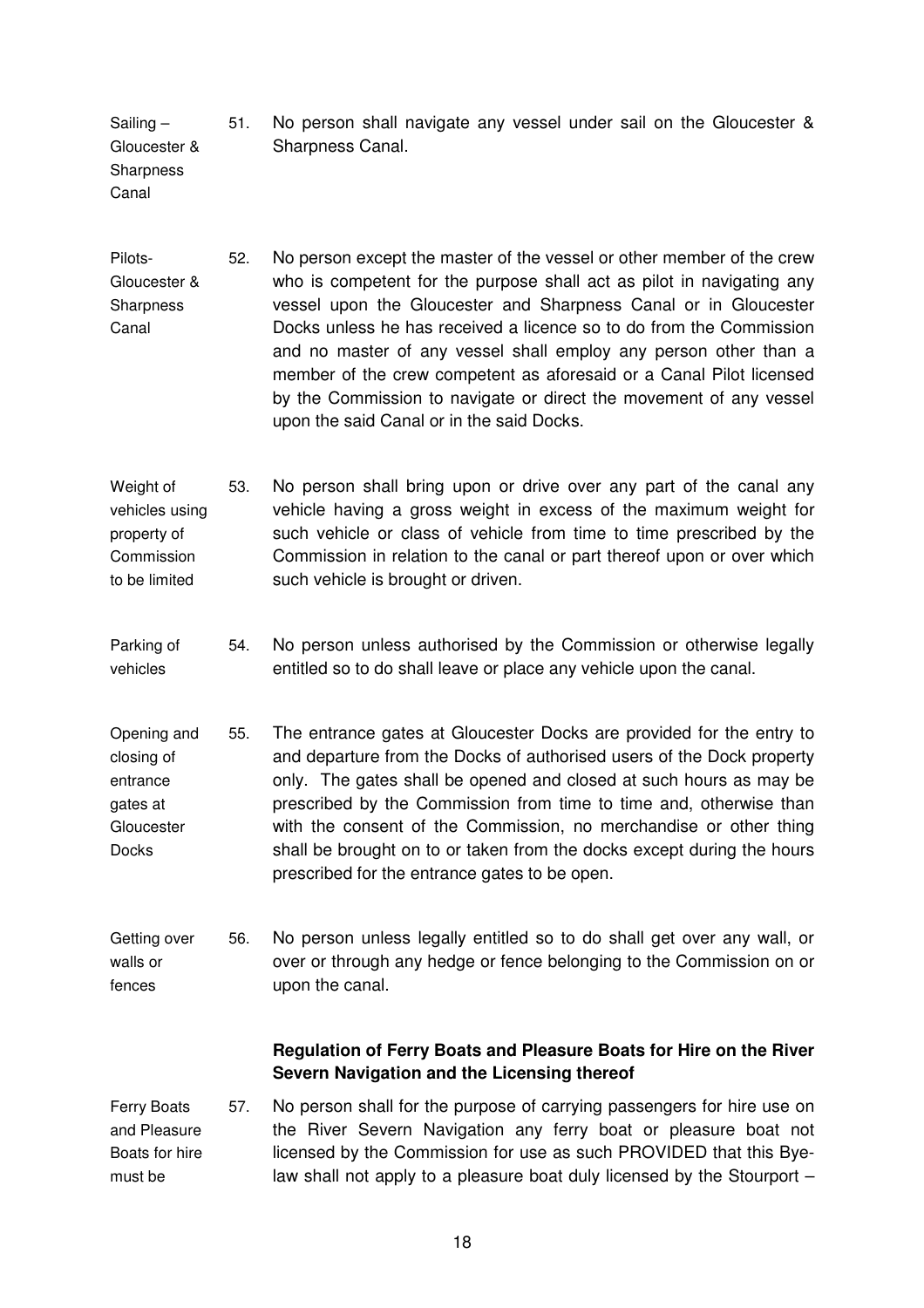- licensed on-Severn Urban District Council under the powers conferred by Section 172 of the Public Health Act 1875, and by Section 94 of the Public Health Acts Amendment Act 1907.
- Licensing of Ferry Boats and Pleasure **Boats** 58. On the application to the Commission for a licence for a ferry boat or pleasure boat the owner of the boat shall deliver to the Commission such particulars thereof as the Commission may require and each licence will only be granted by the Commission after they are satisfied of the sufficiency and suitability of the boat.
- The Terms and Conditions on which licences will be issued for Ferry Boats and Pleasure **Boats** 59. A licence granted by the Commission for the use of a ferry boat or pleasure boat on the River Severn Navigation shall be subject to the condition that it shall be in force for one year from the date appearing on the licence or such less period as the Commission may in any particular case determine. PROVIDED that the Commission may suspend or revoke any such licence whenever they shall deem such suspension or revocation necessary or desirable in the interests of the public or those using the River Severn Navigation and any ferry boat or pleasure boat, the licence for which has been so suspended or revoked, shall be deemed to be not licensed for the purposes of the preceding Bye-laws.
- Fee for licences 60 Every person who shall apply to the Commission for a licence or the renewal of a licence for the use of a boat on the River Severn Navigation as a ferry boat or pleasure boat shall pay to the Commission for the granting of such licence or the renewal of such licence the sum of five shillings.

Number of persons to be carried in a Ferry Boat or Pleasure Boat for hire on the River Severn Navigation

- 61 (1) A person shall not carry or permit to be carried on the River Severn Navigation in any pleasure boat for hire, or in any ferry boat, any greater number of passengers than shall be specified in the licence applying to any such boat , and every owner of any such boat shall, before permitting the same to be used for carrying passengers, paint or cause to be painted in letters and figures not less than one inch in height and three-quarters of an inch in breadth, on a conspicuous part of the boat, the number of persons it is licensed to carry in this form "Licensed to carry…..persons".
	- (2) On the River Severn Navigation the person in charge of a pleasure boat for hire, or of a ferry boat, shall not at anytime cause or allow to be carried therein a greater number of persons than may be safely carried therein consistently with the due observance of :-
		- (a) such precautions as may be rendered necessary by the state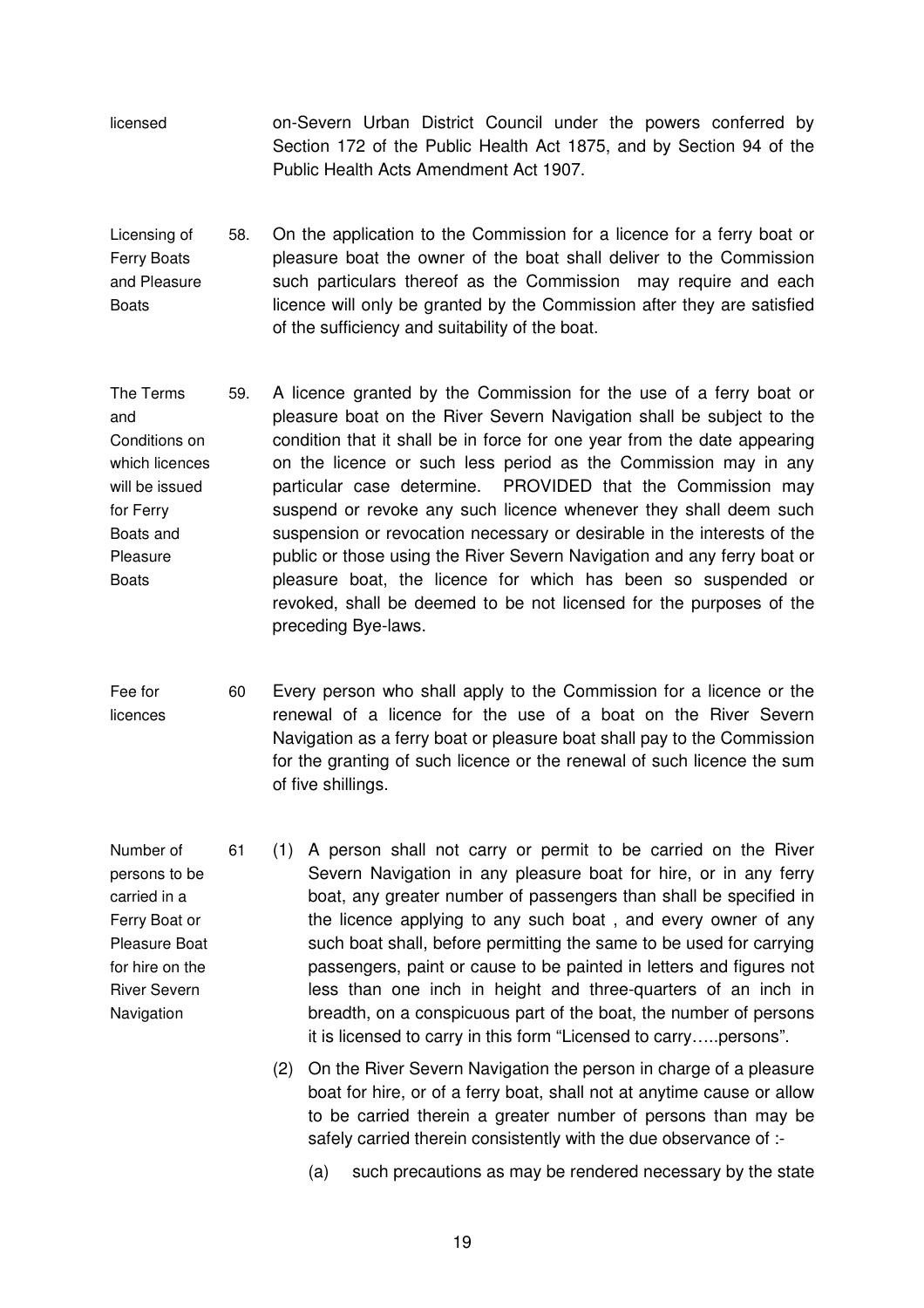of the boat,

- (b) the weather, wind or water,
- (c) the age or sex of the persons to be carried,
- (d) the limits, whether of time or distance, within or beyond which the boat may be intended to be used,
	- or
- (e) any other circumstance or condition in relation to the intended use of the pleasure boat or ferry boat.
- 62. A person on the River Severn Navigation in charge of a pleasure boat for hire or of a ferry boat.
	- (1) shall not allow any person or persons to embark therein for the purpose of being carried for hire, at any time when, by reason of the state of the weather, the navigation and management or state of the boat, the embarkation or disembarkation of such person or persons may be attended with danger ;
		- (2) shall not allow any person or persons to embark therein for the purpose of being carried for hire, unless the boat is in every part thoroughly sound and in complete repair, and is properly furnished with all gear, tackle, machinery, apparatus or appliances and other requisites for the safe navigation and management thereof ;
		- (3) shall at all times, while in charge thereof conduct himself in an orderly manner and with civility and propriety towards every person seeking to hire or hiring or being carried in such boat ;
		- (4) shall not allow any person or persons to embark therein for the purpose of being carried for hire, unless there shall be employed in the navigation and management of the boat such number of competent persons as, consistently with the due observance of such precautions as may be rendered necessary by the size, build, or mode of propulsion of the boat, the number of persons to be carried therein, the state of the weather, wind or water, the limits, whether of time or distance, within or beyond which the boat may be intended to be used, or any other circumstance or condition in relation to the intended use of the boat, may be requisite for the safe navigation and management thereof;
		- (5) shall not at any time while in charge thereof, wilfully or negligently cause or allow any number or name, which in pursuance of any Bye-law in force may be painted or marked on the boat, to be in any manner or by any means altered, effaced, covered or concealed ;

Conduct of boatmen or other persons in charge of Pleasure Boats for hire and Ferry Boats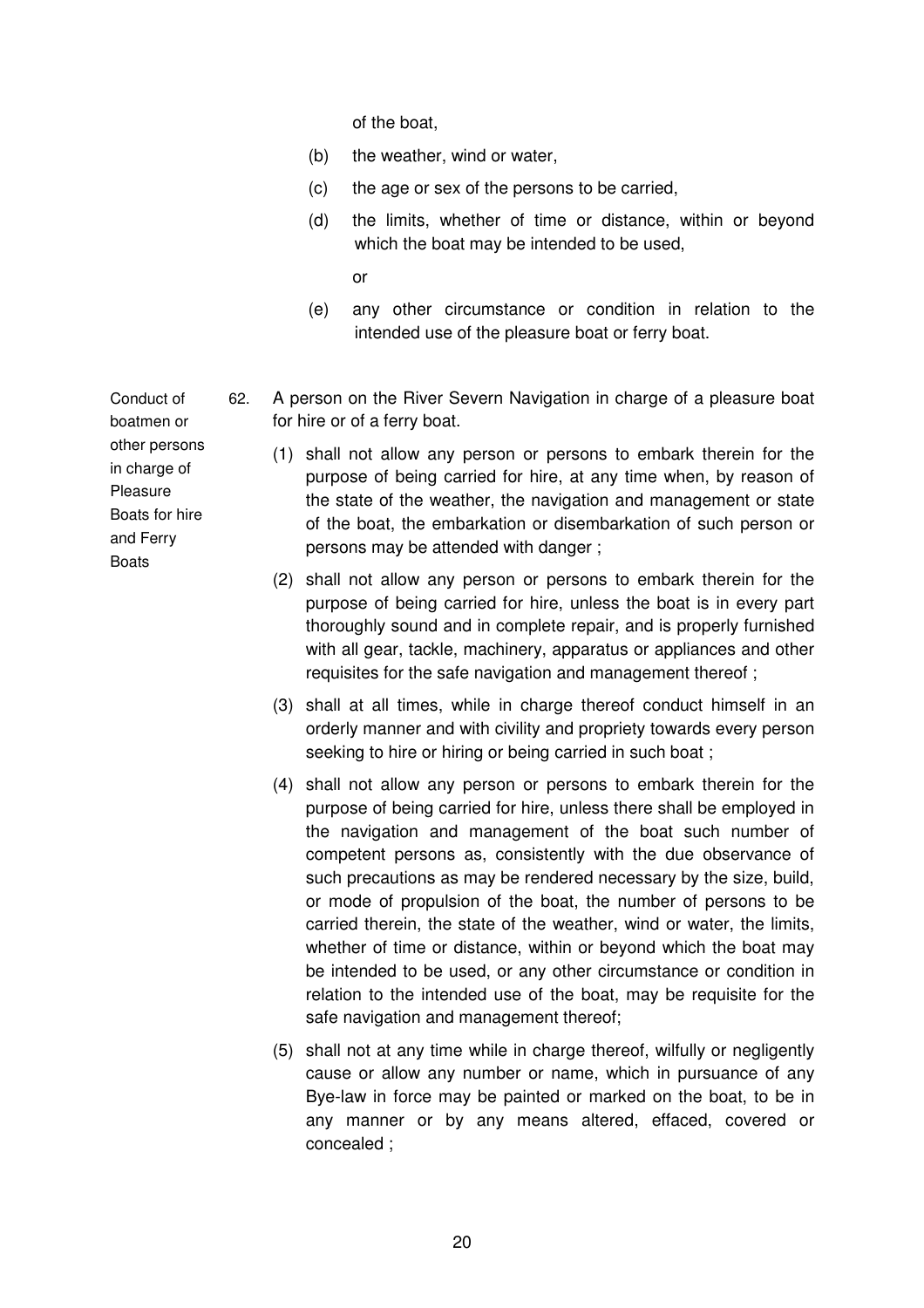- (6) shall at all times while the boat may be used to carry any person or persons for hire, exercise proper skill and care in the navigation and management thereof, and take all such precautions as may be necessary to prevent danger or discomfort to such person or persons;
- (7) shall not cause or allow any incompetent person to take charge of the boat, or to assist in the navigation or management thereof, at any time when the boat may be used to carry any person for hire.

#### **Licensing of Persons employed in the Navigation of Passenger Vessels**

Persons employed in navigation of Passenger Vessels to be 63. No person shall be employed in the navigation of a passenger vessel on the River Severn Navigation unless he shall have obtained from the Commission a licence entitling him to be so employed.

- Licensing of Persons employed in the navigation of Passenger 64. Every person requiring a licence to be employed in the navigation of a passenger vessel on the River Severn Navigation shall furnish to the Commission full particulars in writing if his name, address, age and other such information as the Commission may reasonably require.
- Terms and Conditions of Licence to be employed in navigation of Passenger Vessels on River Severn Navigation. 65. Any licence granted by the Commission entitling a person to be employed in the navigation of a passenger vessel on the River Severn Navigation shall be subject to the condition that it shall be in force for one year from the date appearing on the licence, or such less period as the Commission may in any particular case determine PROVIDED that the Commission may suspend or revoke any such licence whenever they shall deem any such suspension or revocation to be necessary or desirable in the interests of the public or those using the River Severn Navigation.
	- 66. No person, other than the holder of a licence in force, shall be employed in the navigation of a passenger vessel.

Fees for Licence.

licensed.

Vessels

67. Every person who shall apply to the Commission for a licence or the renewal of a licence under Bye-laws 63-66 of these Bye-laws, shall pay to the Commission for the granting of such licence, or the renewal of such licence, at the time of the granting or renewal thereof, the sum of five shillings.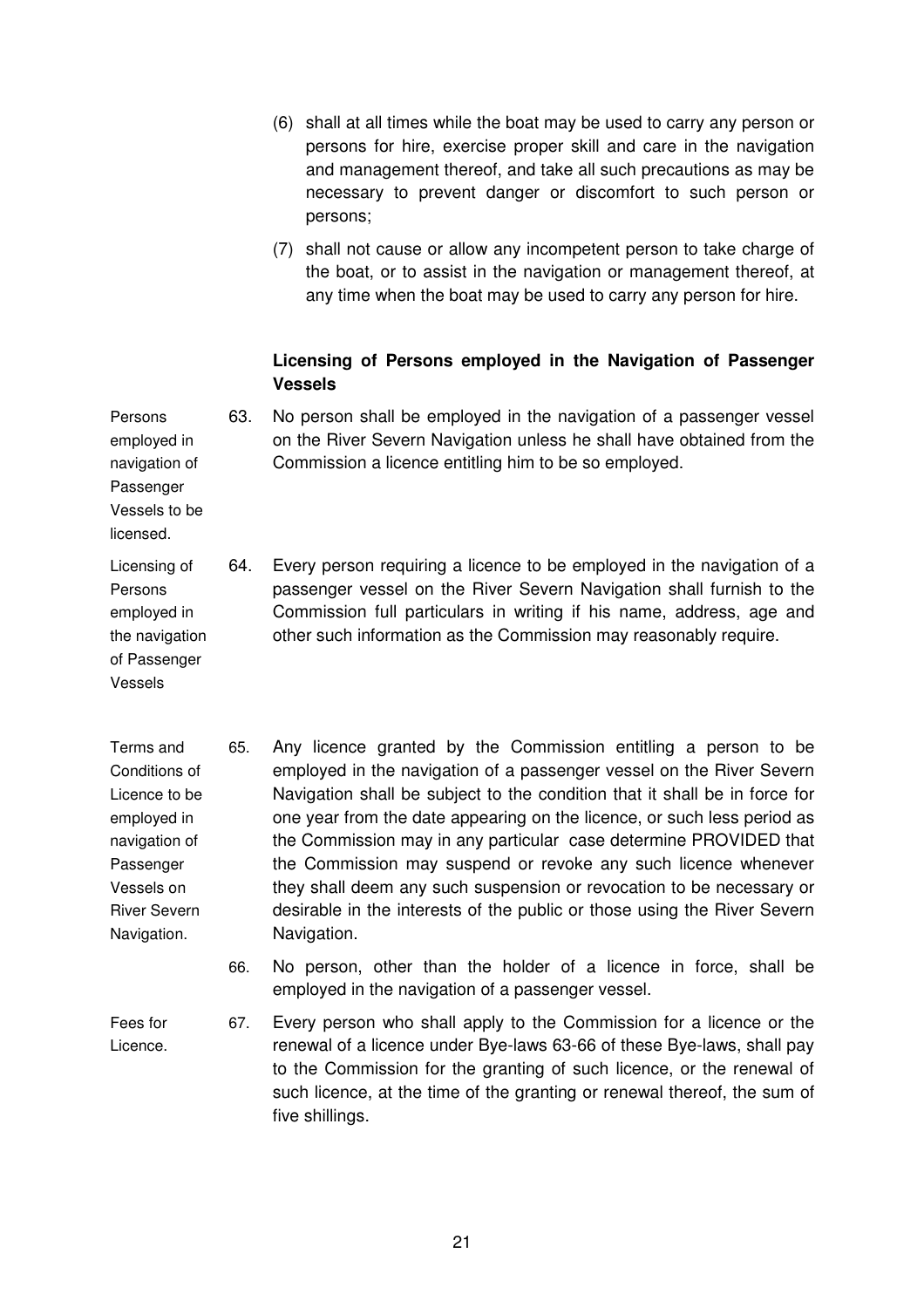#### **Penalties**

Penalties. 68. Any person who offends against any of the foregoing Bye-laws shall be liable on summary conviction to a penalty not exceeding five pounds for each offence and in the case of a continuing offence to a further penalty not exceeding forty shillings for each day on which the offence is continued after conviction thereof.

THE COMMON SEAL of the  $)$ BRITISH TRANSPORT COMMISSION  $\qquad$ ) was hereunto affixed in the presence of :- )

| K W C Grand | Member                 |
|-------------|------------------------|
| G Hayes     | <b>Chief Secretary</b> |

on 25<sup>th</sup> day of January 1962

The Minister of Transport hereby confirms the foregoing Bye-laws.

Signed by authority of the Minister of Transport this 26<sup>th</sup> day of January 1962.

K T Harrison

An Assistant Secretary of the Ministry of Transport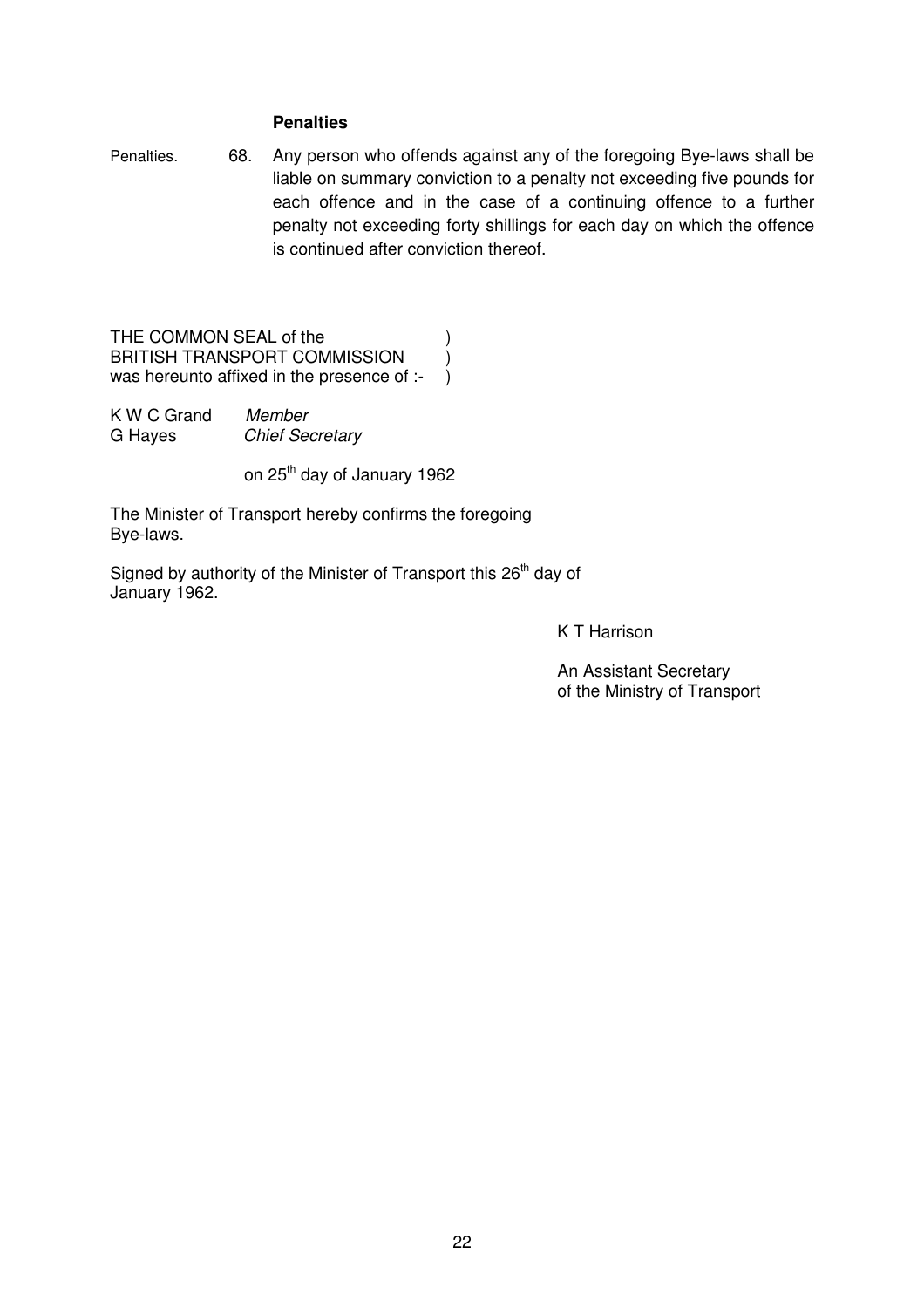# BRITISH WATERWAYS BOARD

### BYE-LAWS

for prohibiting or controlling water-skiing and for increasing penalties under the General Canal Bye-Laws and under the Bye-laws for the regulation of the Gloucester and Sharpness Canal and River Severn Navigation

1972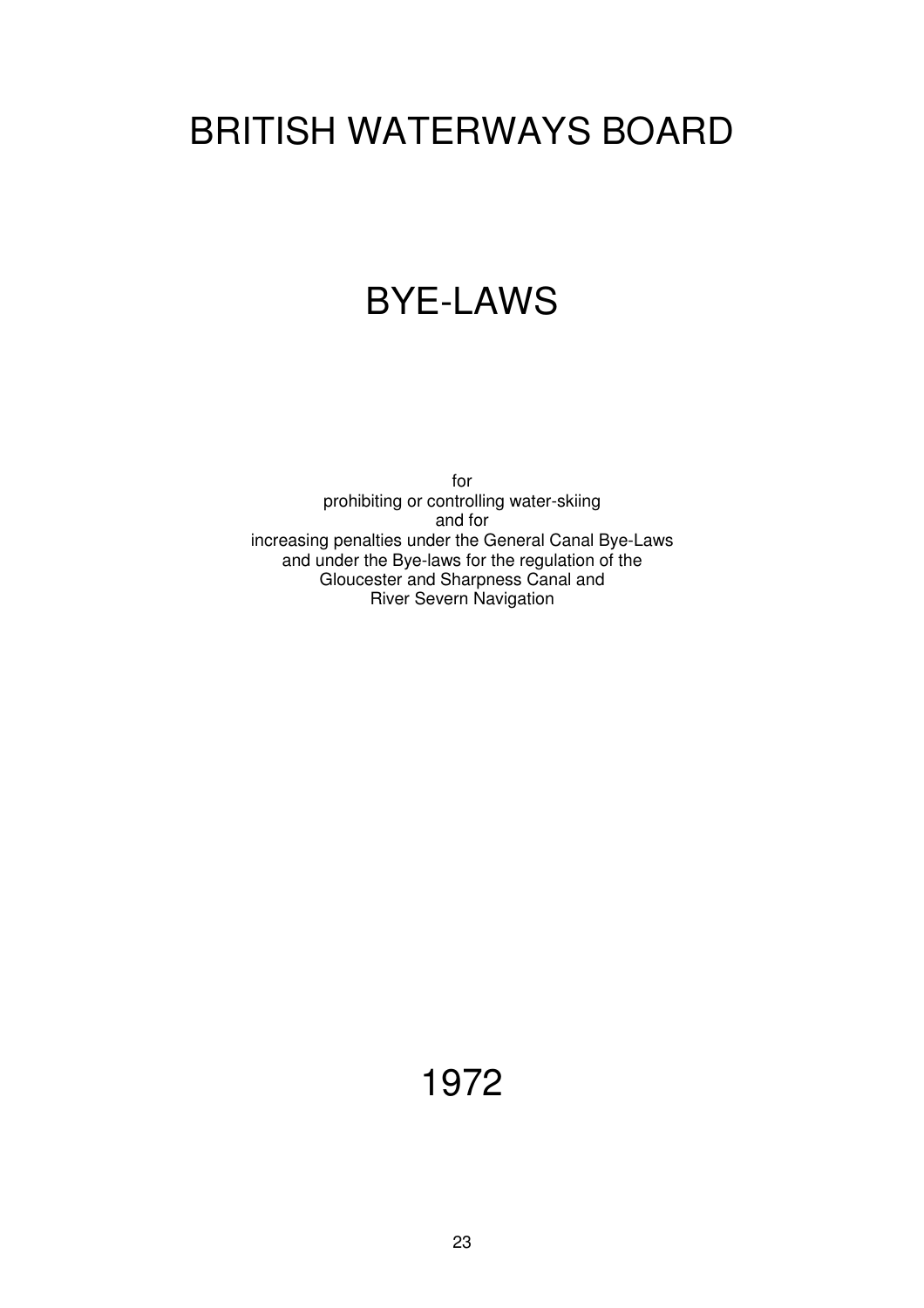#### **BRITISH WATERWAYS BOARD**

#### **BYE-LAWS**

\_\_\_\_\_\_\_\_\_\_\_\_\_\_\_\_\_\_\_\_

for prohibiting or controlling water-skiing or any similar activity on canals belonging to or under the control of the British Waterways Board and for the increase in penalties for breach of bye-laws made pursuant to the powers of the British Transport Commission Act 1954 (as amended by British Waterways Act 1971)

#### **Application of Bye-laws**

Application of Bye-Laws 1. These Bye-laws shall apply to every canal or inland navigation in England and Wales belonging to or under the control of the British Waterways Board.

> These Bye-laws shall come into operation at the expiration of twenty-eight days after their confirmation by the Secretary of **State**

#### **Interpretation**

Definition of Terms 2. In these Bye-laws except so far as the context otherwise requires the following expressions have the meanings hereby respectively assigned to them that is to say –

"the Board" means the British Waterways Board

"canal" means any canal or inland navigation belonging to or under the control of the Board and includes any works lands or premises belonging to or under the control of the Board and held or used by them in connection with such canal or inland navigation

"power-drive vessel" means any mechanically propelled vessel driven by machinery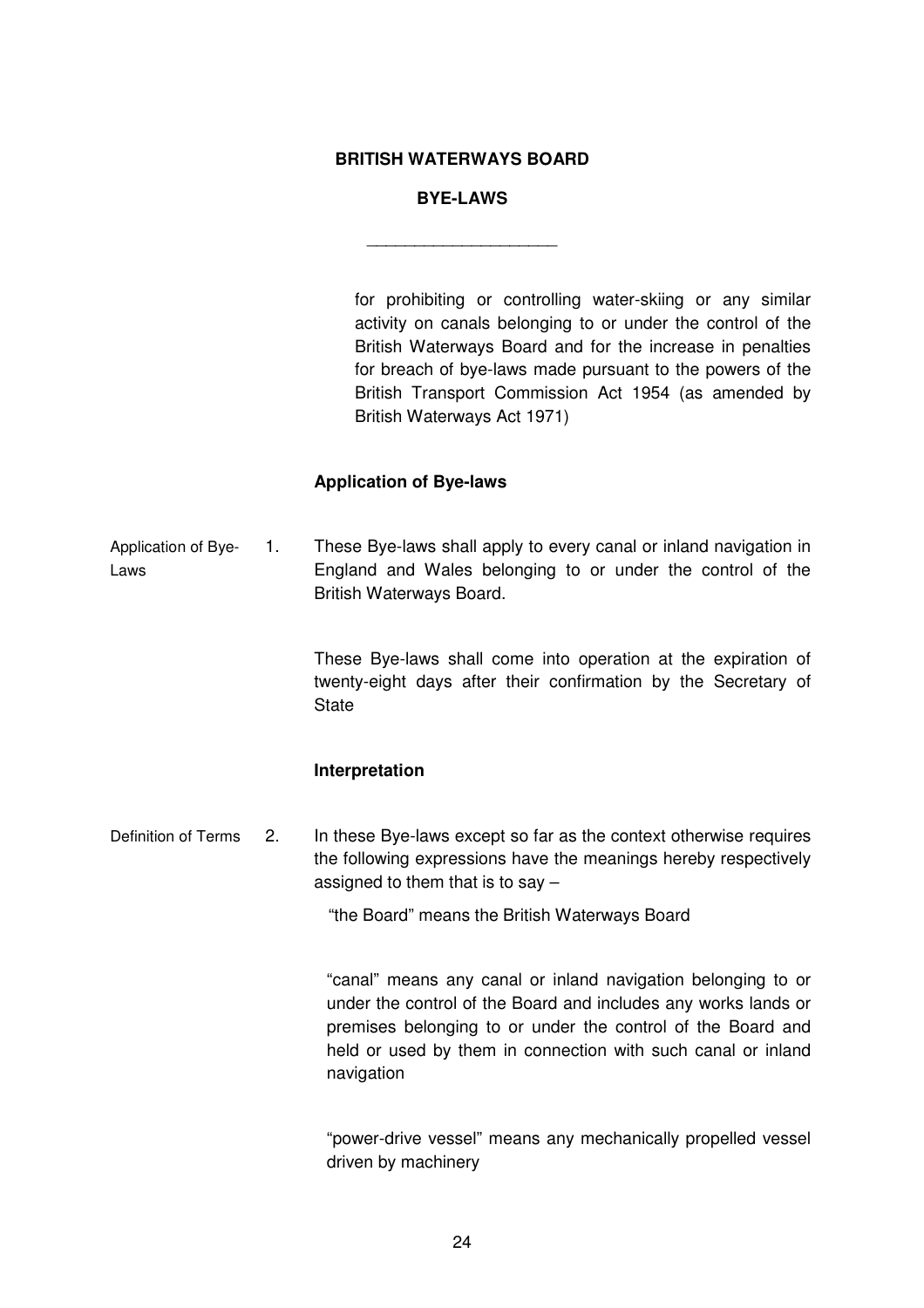"vessel" includes any ship boat barge lighter raft or scooter ski

"water skiing" means the activity involving the propulsion or towing of a person in or along the surface of the water of a canal by means of a power driven vessel or other mechanical device attached to or controlled by such person not being in or on a vessel

#### **Water-skiing**

Water skiing only with consent 3. No person shall carry on water-skiing on any canal without the consent of the Board which consent may be subject to conditions

#### **Penalties**

Penalties 4. Any person who offends against the foregoing or any of the Board's General Canal Bye-laws or any of the bye-laws for the regulation of the Gloucester and Sharpness Canal and River Severn Navigation shall be liable on summary conviction to a penalty not exceeding twenty-five pounds for each offence and in any bye-law prescribing penalties the words "twenty-five" shall be substituted for the word "five".

The application hereto of the  $\qquad \qquad$ ) Common Seal of the BRITISH (a)<br>WATERWAYS BOARD is WATERWAYS BOARD is authenticated by (a)

> **TT LUCKCUCK Secretary**

On the 4<sup>th</sup> day of February 1972

Confirmed by the Secretary of State for the Environment on the 23<sup>rd</sup> day of May 1972

> R H LAWRENCE An Assistant Secretary in the Department of the Environment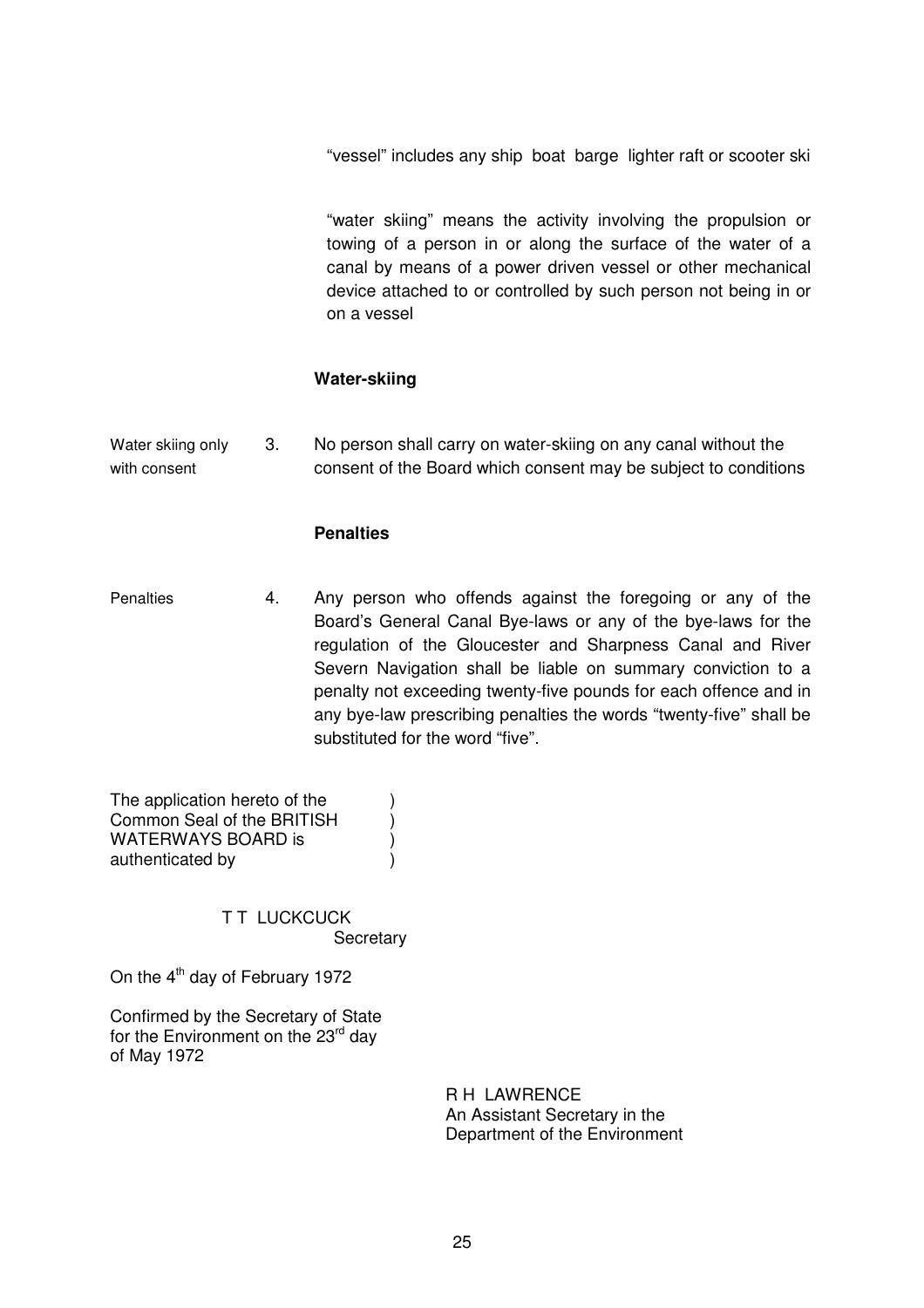# BRITISH WATERWAYS BOARD

### BYE-LAWS

for regulating the use of pleasure boats and commercial vessels on canals belonging to or under the control of the British Waterways Board

1975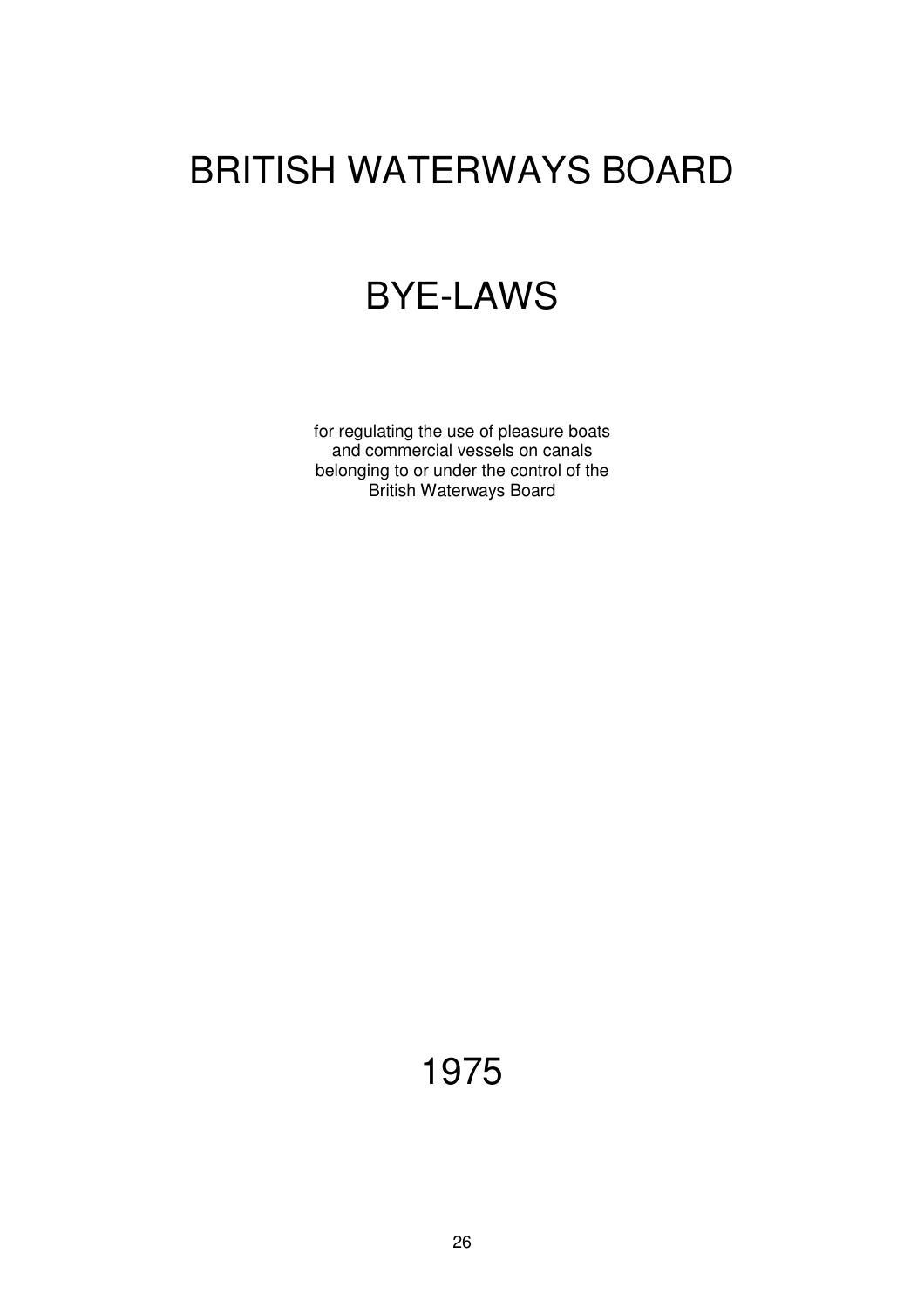#### **BRITISH WATERWAYS BOARD**

#### **BYE-LAWS**

\_\_\_\_\_\_\_\_\_\_\_\_\_\_\_\_\_\_\_\_

for regulating the use of pleasure boats and commercial vessels on canals belonging to or under the control of the British Waterways Board made pursuant to the powers of the British Transport Commission Act 1954 (as amended by the British Waterways Act 1971).

#### **Application of Bye-laws**

Application of Bye-Laws 1. These Bye-laws shall apply to every canal or inland navigation in England and Wales belonging to or under the control of the British Waterways Board.

> These Bye-laws shall come into operation at the expiration of twenty-eight days after their confirmation by the Secretary of State.

#### **Interpretation**

Definition of Terms 2. In these Bye-laws except so far as the context otherwise requires, the following expressions have the meanings hereby respectively assigned to them, that is to say –

"the Board" means the British Waterways Board

"canal" means any canal or inland navigation belonging to or under the control of the Board and includes any works lands or premises belonging to or under the control of the Board and held or used by them in connection with such canal or inland navigation

"commercial vessel" means any ship, boat, barge, lighter or raft and any other description of craft used for the conveyance of goods on a canal other than a commercial waterway.

"commercial vessel licence" means a licence issued in writing by the Board to the owner of a commercial vessel enabling him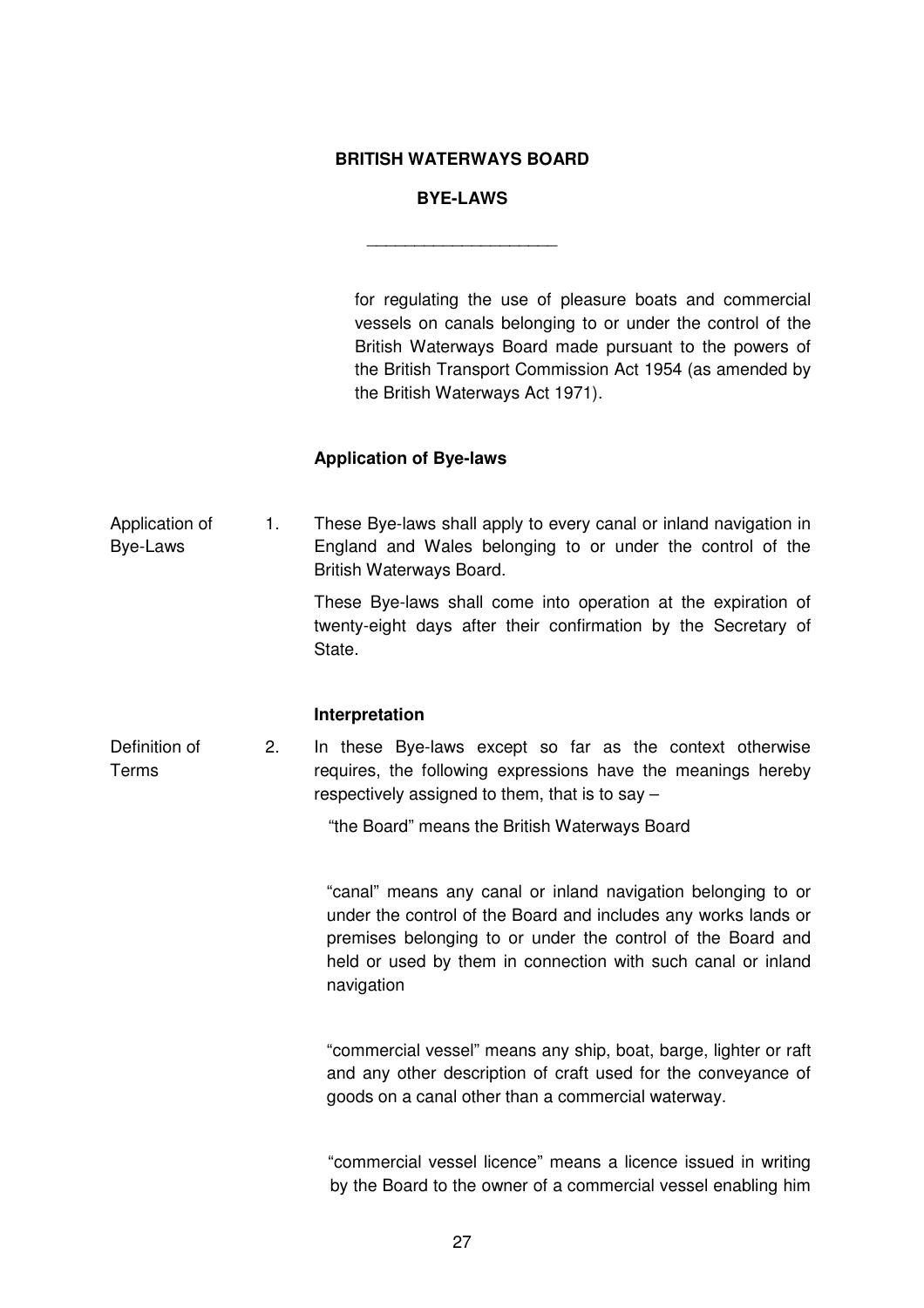to navigate such vessel on a canal other than a commercial waterway.

"commercial waterway" means a canal for the time being included in the list of commercial waterways set out in Part I of Schedule 12 of the Transport Act 1968.

"master" means the person having for the time being the command, charge or management of a pleasure boat or commercial vessel.

"owner" includes in relation to any pleasure boat or commercial vessel the master or hirer.

"pleasure boat" includes any yacht, launch, randan, wherry, tender, skiff, gig, dinghy, shallop, punt, canoe, float or other ship, boat, vessel or craft (including amphibious craft and hovercraft) but does not include any commercial vessel or houseboat.

"pleasure boat licence" means a licence issued in writing by the Board to the owner of a pleasure boat enabling him to navigate such boat on a canal.

#### **Display of Licences**

Display of licences 3. (1) The owner of a pleasure boat or commercial vessel shall not knowingly cause or permit to be used on a canal any pleasure boat or commercial vessel in respect of which a pleasure boat licence or commercial vessel licence has been issued unless the licence for the time being in force is displayed on the pleasure boat or commercial vessel in such a manner and position as to be clearly visible from outside the pleasure boat or commercial vessel at all times.

> (2) No person shall knowingly cause or permit to be concealed a pleasure boat licence or commercial vessel licence required to be displayed on a pleasure boat or commercial vessel in accordance with this Bye-law.

#### **Penalties**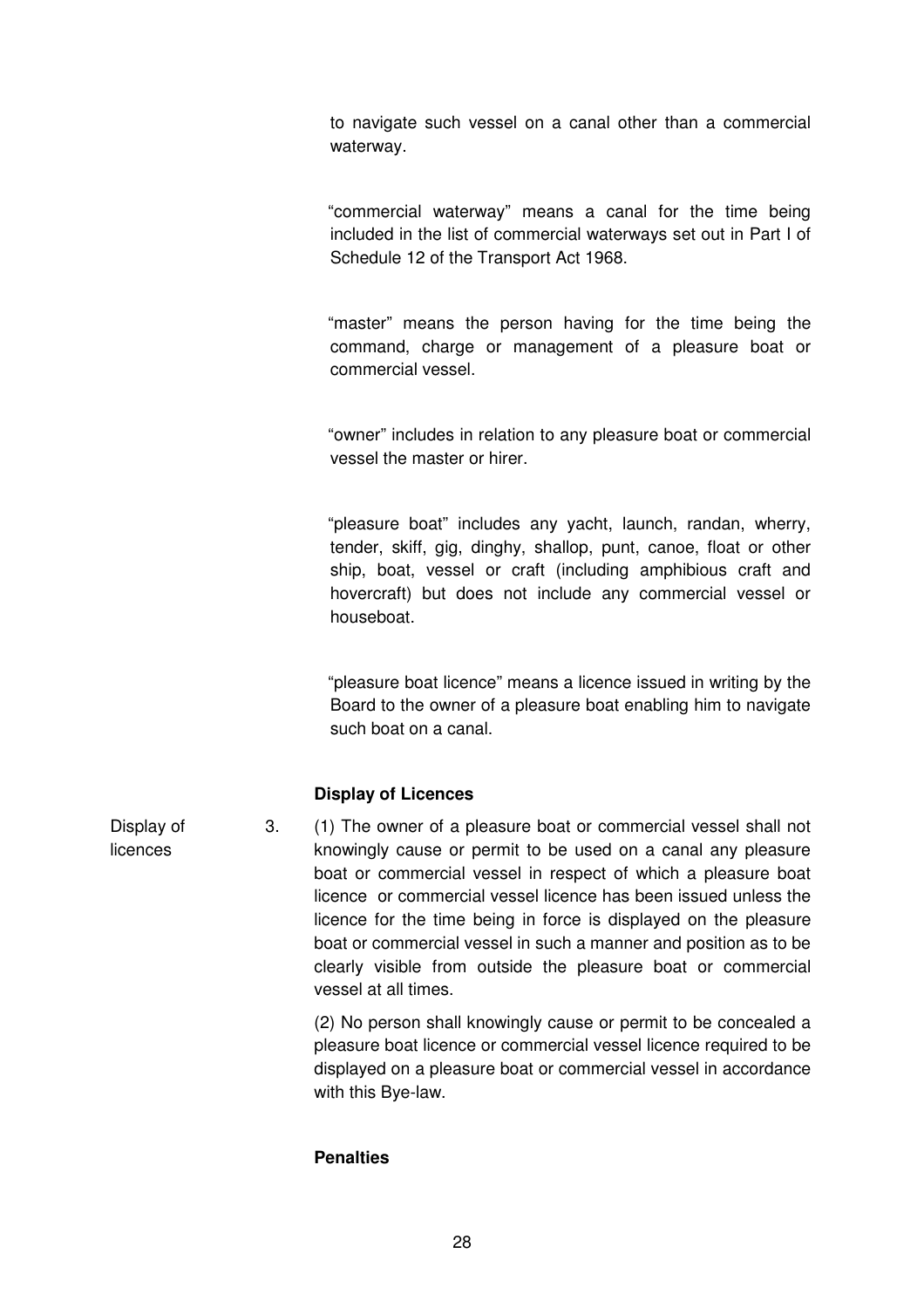Penalties 4. Any person who contravenes any of the foregoing Bye-laws shall be liable on summary conviction to a penalty not exceeding twenty-five pounds for each offence.

The application hereto of the  $\qquad)$ Common Seal of the BRITISH  $\overrightarrow{y}$  WATERWAYS BOARD is WATERWAYS BOARD is ) authenticated by (a)

> **TT LUCKCUCK Secretary**

On the tenth day of January 1975.

Confirmed by the Secretary of State for the Environment as modified by him, on the sixth day of February 1976.

> R J GREEN An Assistant Secretary in the Department of the Environment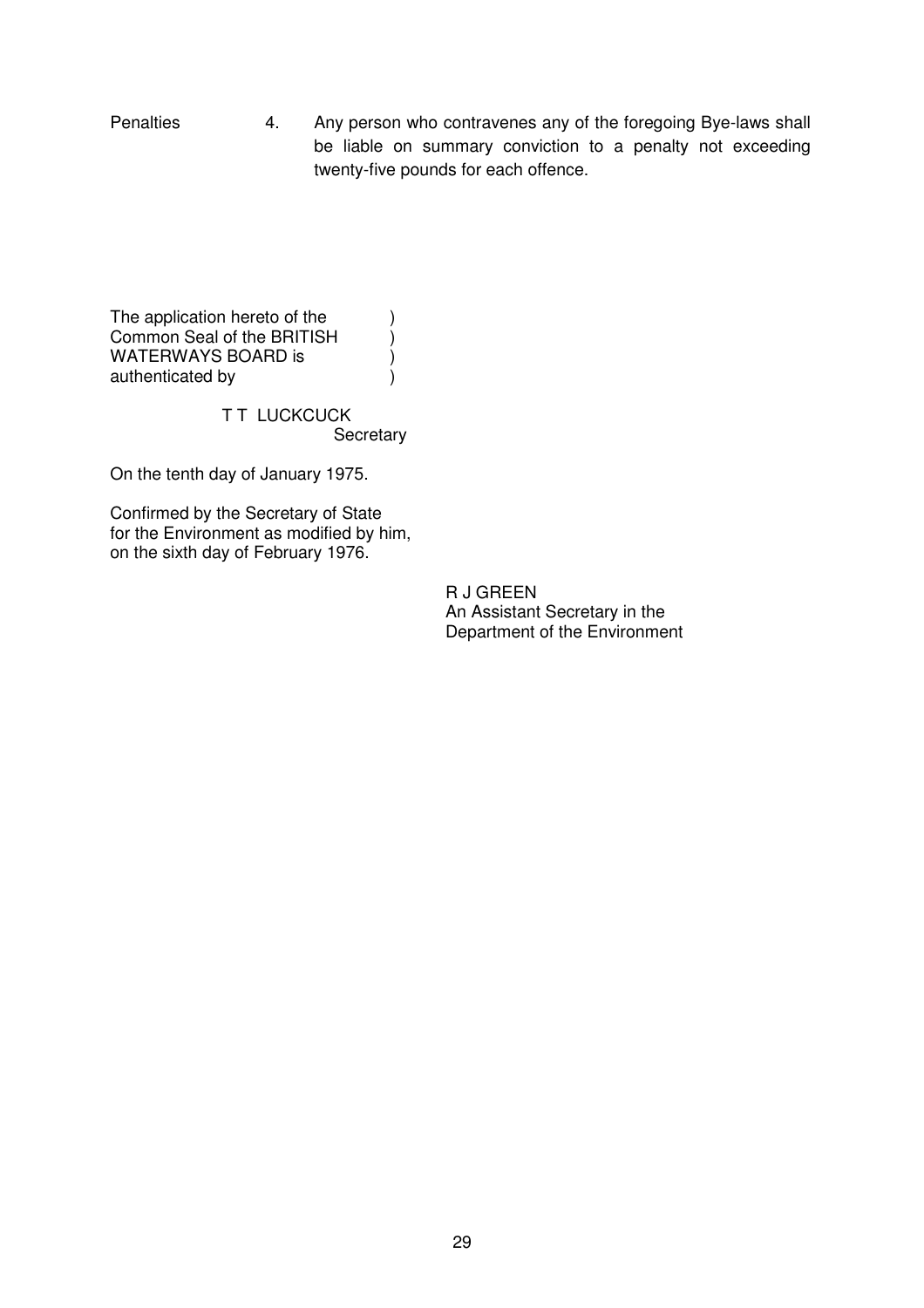# BRITISH WATERWAYS BOARD

### BYE-LAWS

for regulating the use of pleasure boats and commercial vessels on canals belonging to or under the control of the British Waterways Board and for increasing the maximum penalties for breaches of other bye-laws

1976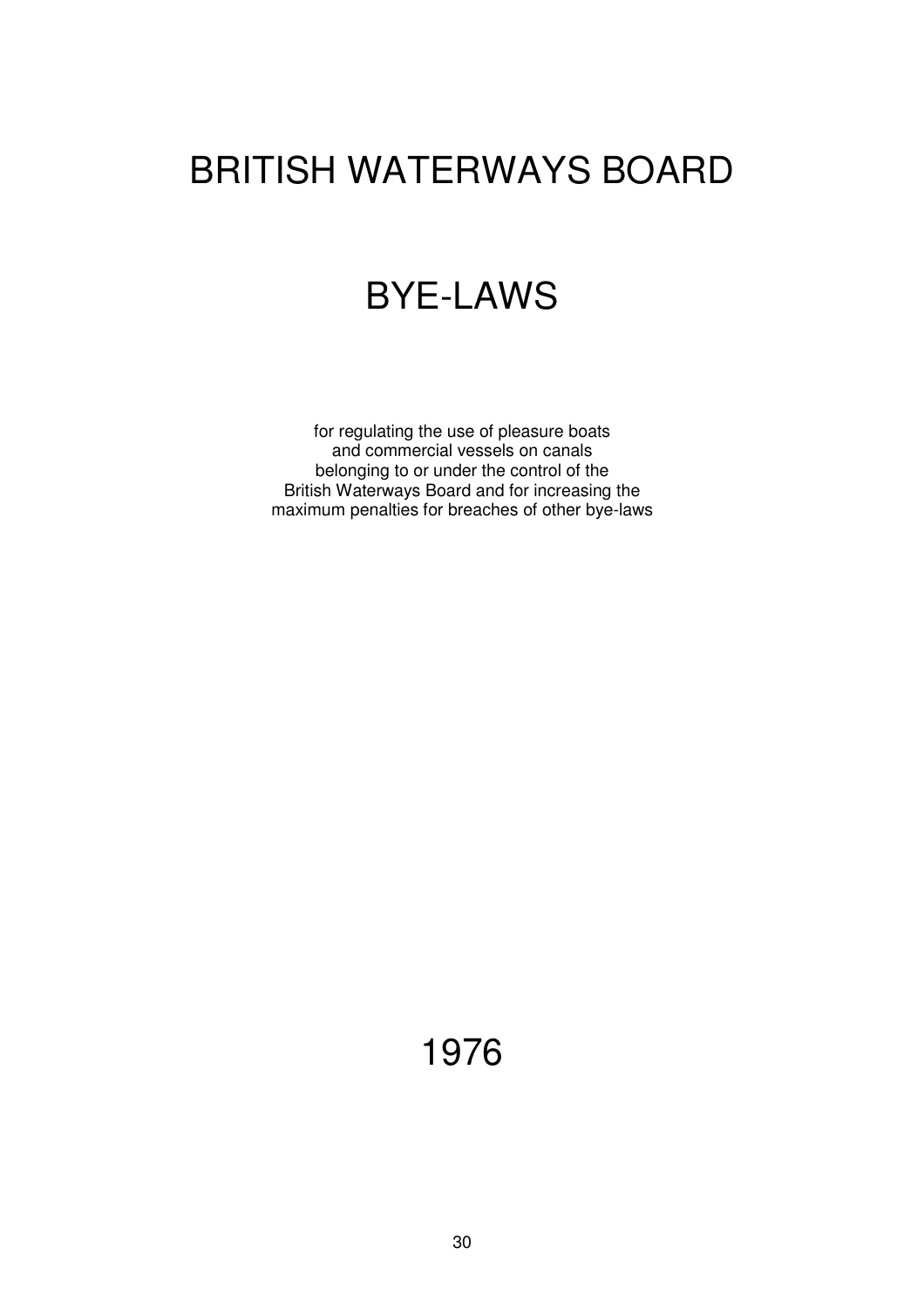#### **BRITISH WATERWAYS BOARD**

#### **BYE-LAWS** \_\_\_\_\_\_\_\_\_\_\_\_\_\_\_\_\_\_\_\_\_\_\_\_\_\_\_

for regulating the use of pleasure boats and commercial vessels on canals belonging to or under the control of the British Waterways Board made pursuant to the powers of the British Transport Commission Act 1954 (as amended by the British Waterways Acts 1971 and 1975) and for increasing the maximum penalties for breaches of other bye-laws.

#### **Application of Bye-laws**

Application of Bye-Laws 1. These Bye-laws shall apply to every canal or inland navigation in England and Wales belonging to or under the control of the British Waterways Board. These Bye-laws shall come into operation at the expiration of twenty-eight days after their confirmation by the Secretary of State and the bye-laws made by the Board on the 10 January 1975 and confirmed by the Secretary of State for the Environment on 6 February 1976 shall from and after confirmation of these Bye-laws be and the same are hereby revoked.

#### **Interpretation**

Definition of Terms 2. In these Bye-laws except so far as the context otherwise requires the following expressions have the meanings hereby respectively assigned to them that is to say –

"the Board" means the British Waterways Board

"canal" means any canal or inland navigation belonging to or under the control of the Board and includes any works lands or premises belonging to or under the control of the Board and held or used by them in connection with such canal or inland navigation

"commercial vessel" means any ship, boat, barge, lighter or raft and any other description of craft used for the conveyance of goods on a canal other than a commercial waterway.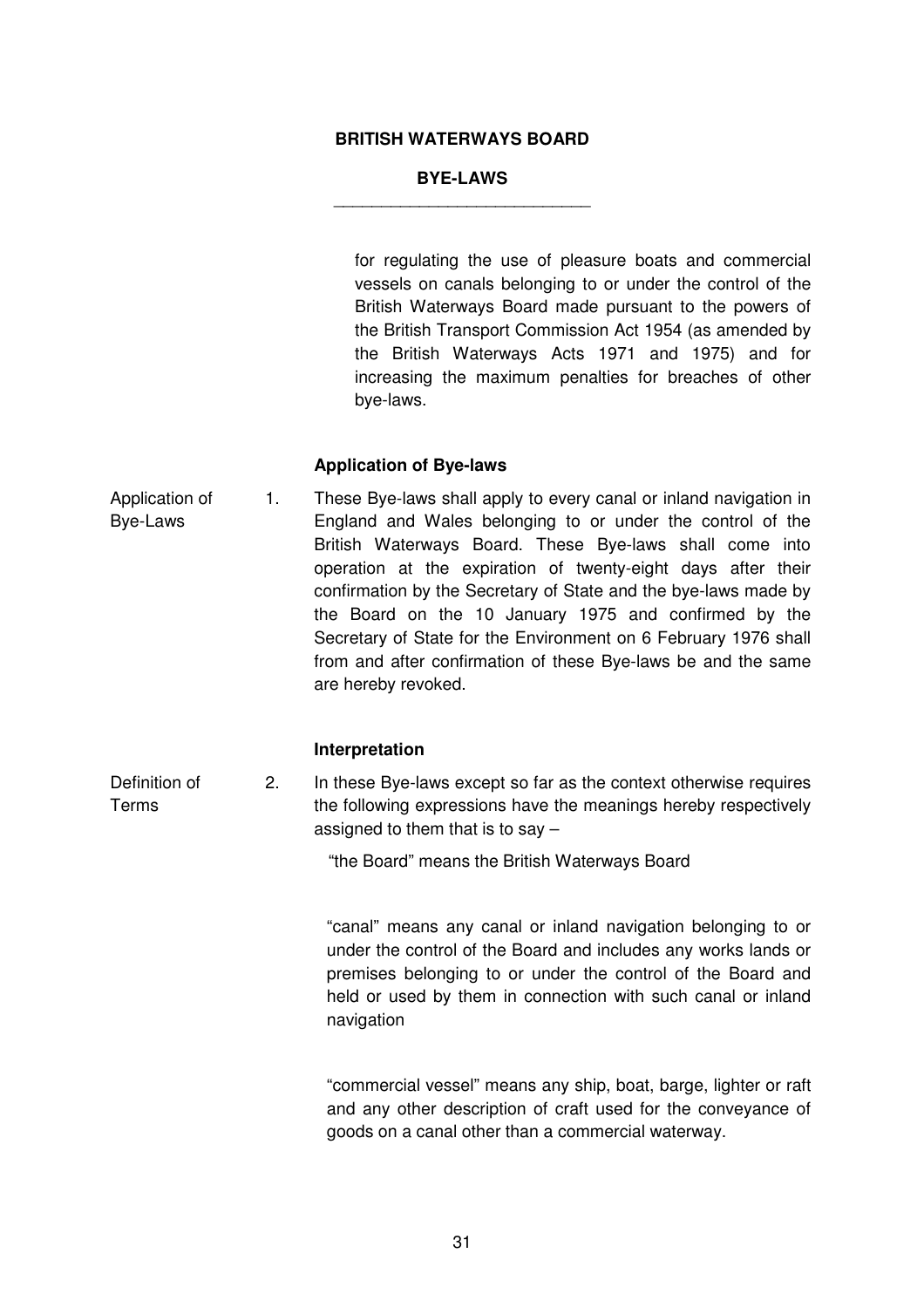"commercial vessel licence" means a licence issued by the Board to the owner of a commercial vessel enabling him to navigate such vessel on a canal other than a commercial waterway.

"commercial waterway" means a canal for the time being included in the list of commercial waterways set out in Part I of Schedule 12 to the Transport Act 1968.

"master" means the person having for the time being the command, charge or management of a pleasure boat or commercial vessel.

"owner" includes in relation to any pleasure boat or commercial vessel the master or hirer.

"pleasure boat" includes any yacht, launch, randan, wherry, tender, skiff, gig, dinghy, shallop, punt, canoe, float or other ship, boat, vessel or craft (including amphibious craft and hovercraft) but does not include any commercial vessel or houseboat.

"pleasure boat licence" means a licence issued by the Board to the owner of a pleasure boat enabling him to navigate such boat on a canal.

"river waterway" means any waterway for the time being specified in Schedule 1 to the British Waterways Act 1971.

#### **Licensing**

3. (1) No person shall knowingly cause or permit to be brought, kept, let for hire or used on any canal (not being a river waterway) any pleasure boat unless there is then in force in relation to the pleasure boat a pleasure boat licence.

> (2) No person shall knowingly cause or permit to be brought, kept, let for hire or used on any canal (not being a commercial waterway) any commercial vessel unless there is then in force in relation to the commercial vessel a commercial vessel licence.

Licensing of pleasure boats and commercial vessels